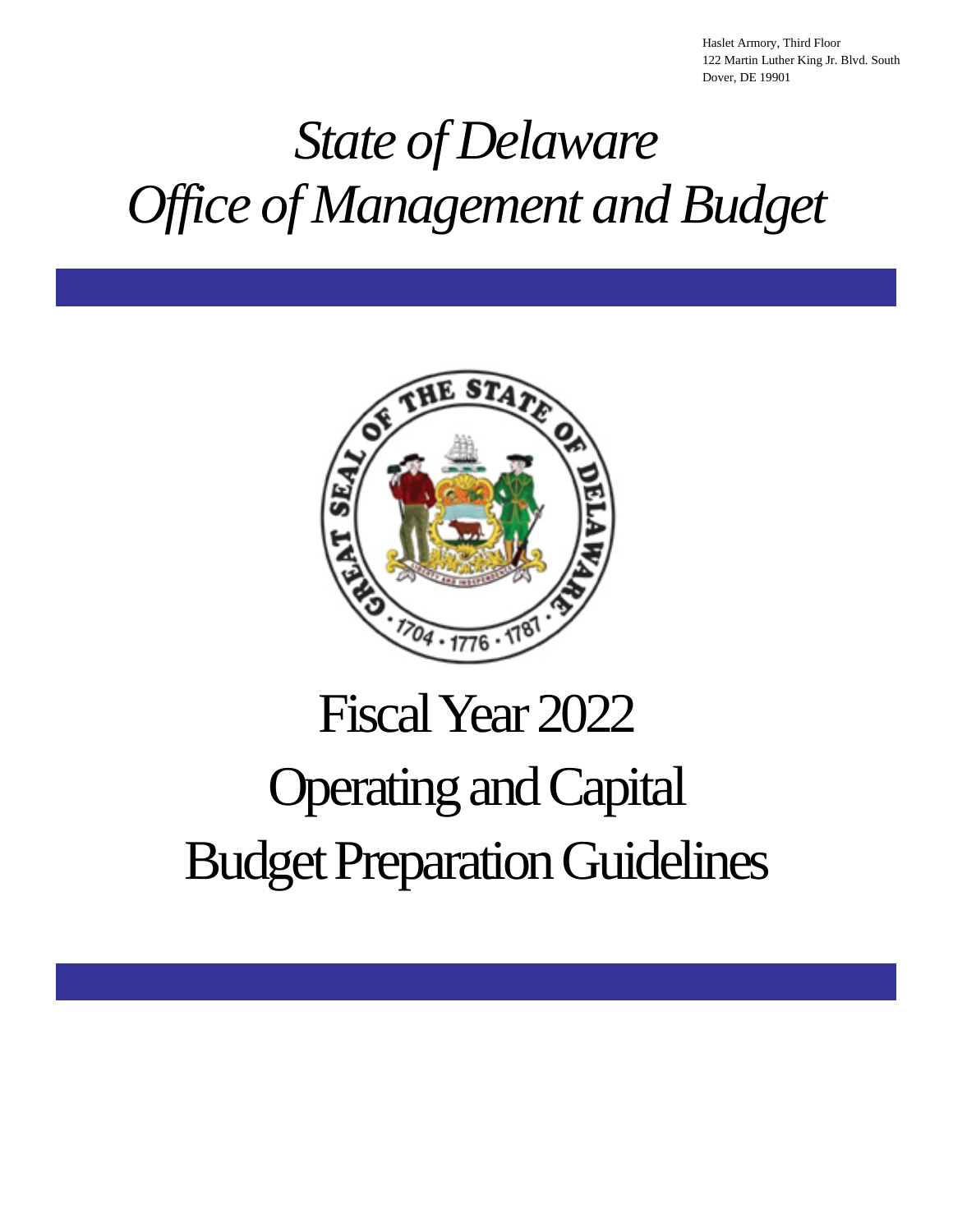# *Fiscal Year 2022*

# **Budget Process Key Dates**

| $\cdot \cdot$ | <b>Door Opener Requests</b>                                       |                        |
|---------------|-------------------------------------------------------------------|------------------------|
|               | Submission to Fiscal and Policy Analyst                           | <b>August 28, 2020</b> |
| ❖             | <b>Organization Structure Change Requests</b>                     |                        |
|               | Submission to Fiscal and Policy Analyst                           | <b>August 28, 2020</b> |
| ❖             | <b>Solver Budget System Access</b>                                |                        |
|               | Open for agency entry                                             | September 2020         |
| $\frac{1}{2}$ | <b>Budget Request Target Meetings</b>                             |                        |
|               | Scheduling will be completed in mid-August                        | September 2020         |
| ❖             | <b>New Solver Appropriations, Account Codes</b>                   |                        |
|               | Submission to Fiscal and Policy Analyst                           | October 2, 2020        |
| $\frac{1}{2}$ | <b>Solver Data Entry Completion</b>                               |                        |
|               | Inform Fiscal and Policy Analyst when complete                    | October 9, 2020        |
| ❖             | <b>Operating and Capital Budget Requests</b>                      |                        |
|               | Due to Office of Management and Budget                            | October 15, 2020       |
| ❖             | <b>Operating and Capital Epilogue and Continuing List Changes</b> |                        |
|               | Due to Office of Management and Budget                            | October 15, 2020       |
| ❖             | <b>Agency Budget Hearings</b>                                     |                        |
|               | Hearing schedule will be published in September                   | November 2020          |
| ❖             | <b>Governor Submits Recommended Budgets</b>                       |                        |
|               | <b>Operating and Capital Budgets</b>                              | January 2021           |
| $\frac{1}{2}$ | <b>Legislative Budget Hearings</b>                                |                        |
|               | <b>Operating and Capital Budgets</b>                              | February - May 2021    |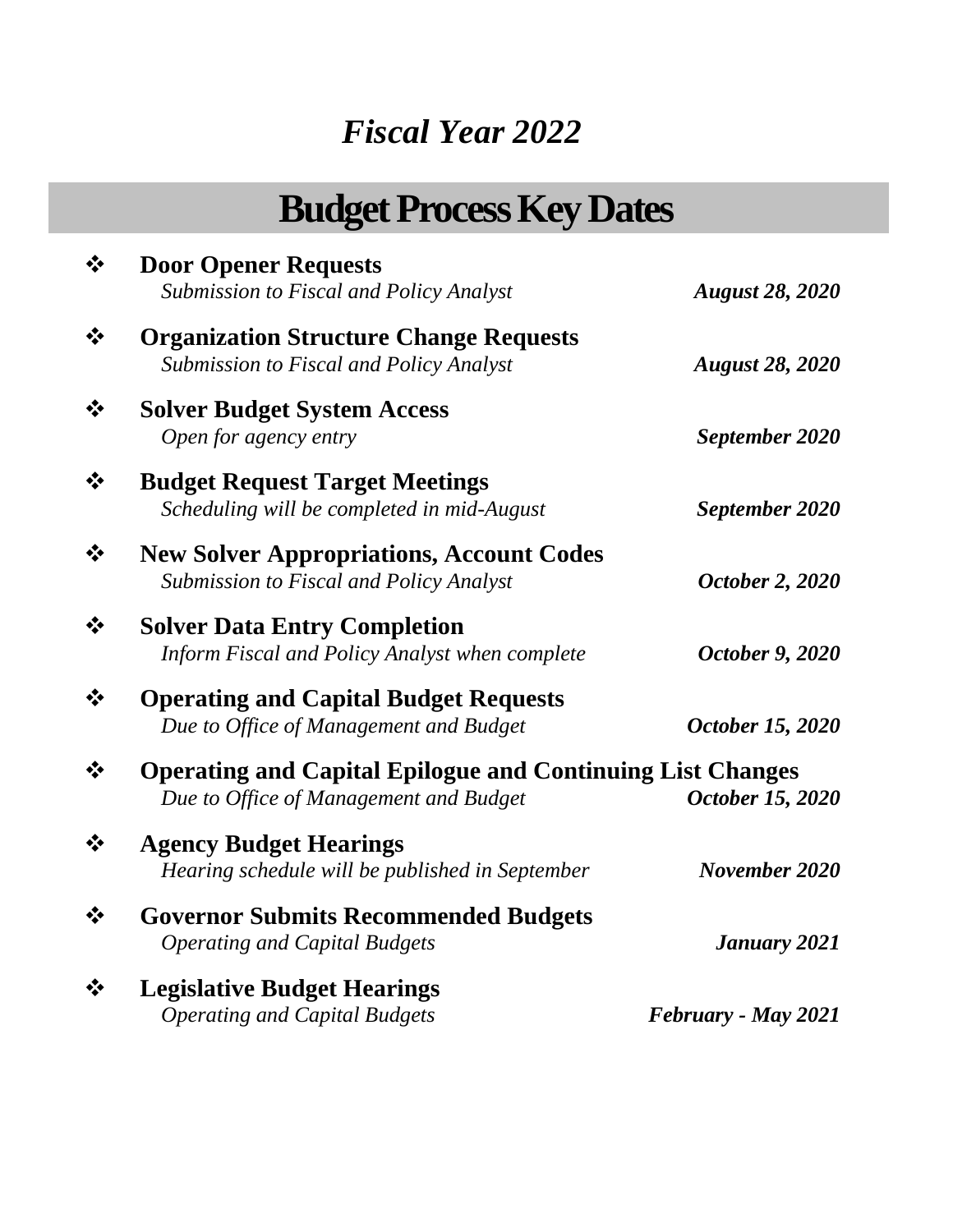# *Fiscal Year 2022* Operating and Capital Budget Preparation Guidelines

# Table of Contents

# *Operating Budget Guidelines*

| General                                       |
|-----------------------------------------------|
|                                               |
|                                               |
| Organization Structure Changes3               |
|                                               |
|                                               |
| Pass Through Programs Reporting Requirements3 |
|                                               |
|                                               |
|                                               |
|                                               |
| <b>Information Technology Requests9</b>       |
|                                               |
|                                               |
|                                               |

# *Capital Budget Guidelines*

| <b>Minor vs. Major Capital Improvements</b> 16 |  |
|------------------------------------------------|--|
|                                                |  |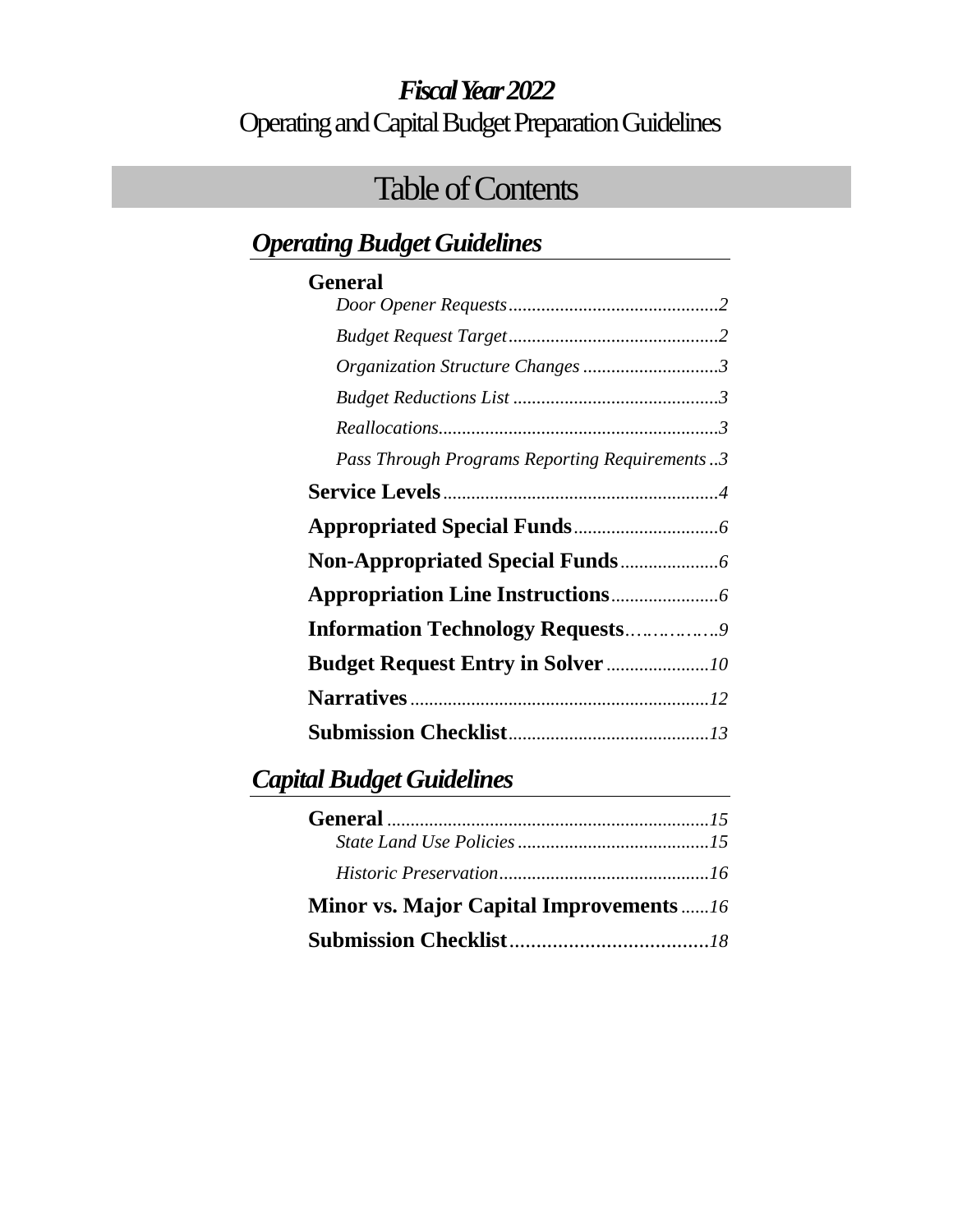# *Budget Narrative Guidelines*

| <b>Operating Budget</b> |  |
|-------------------------|--|
|                         |  |
|                         |  |
|                         |  |
|                         |  |
|                         |  |
|                         |  |

# *Exhibits and Forms*

| <b>Exhibits</b>                                     |
|-----------------------------------------------------|
| <b>Exhibit A</b> - Department Operating Narrative23 |
|                                                     |
|                                                     |
| <b>Forms</b>                                        |
| Organization Structure Change Form30                |
| Operating Budget Request Form 31                    |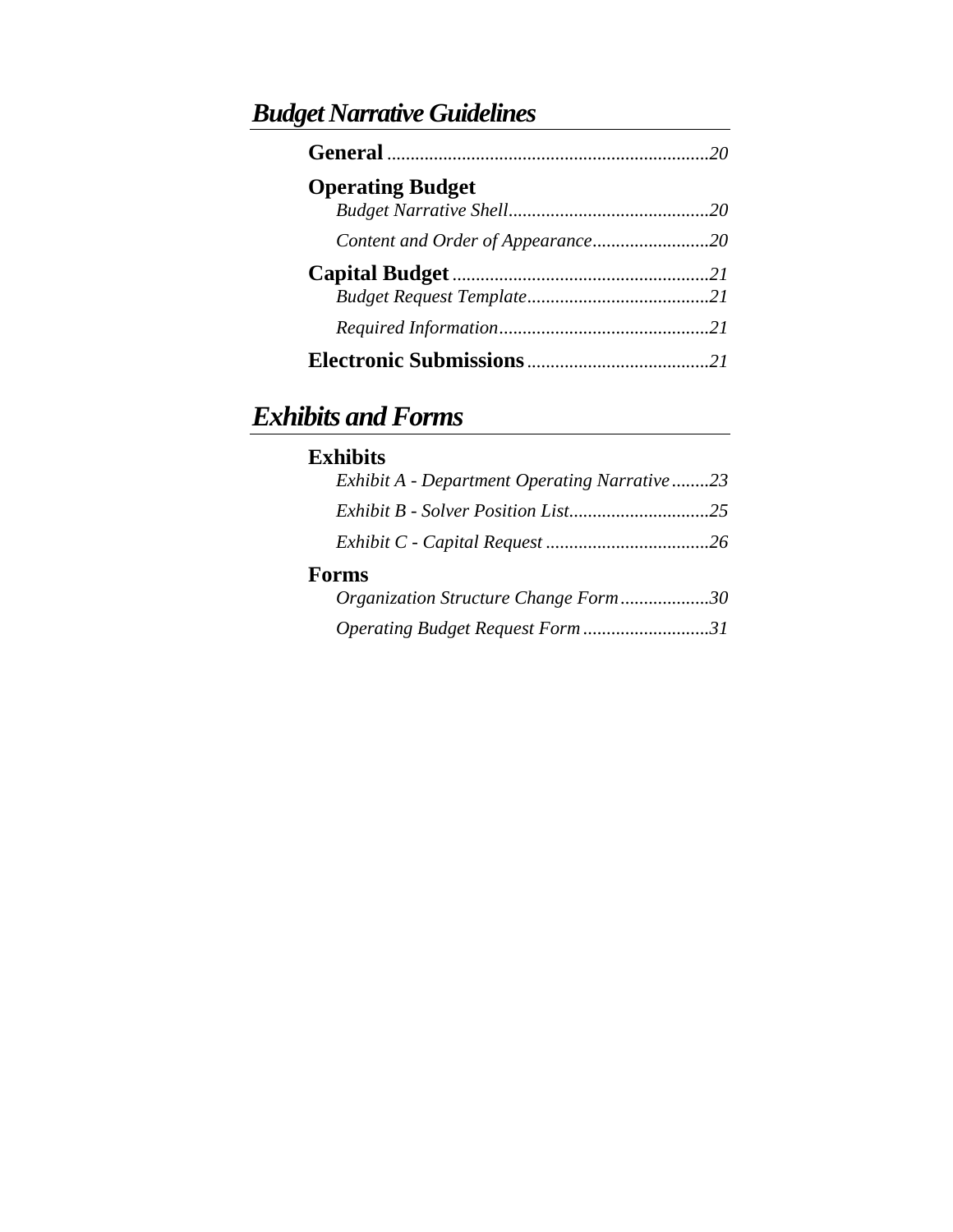# **Operating Budget Guidelines**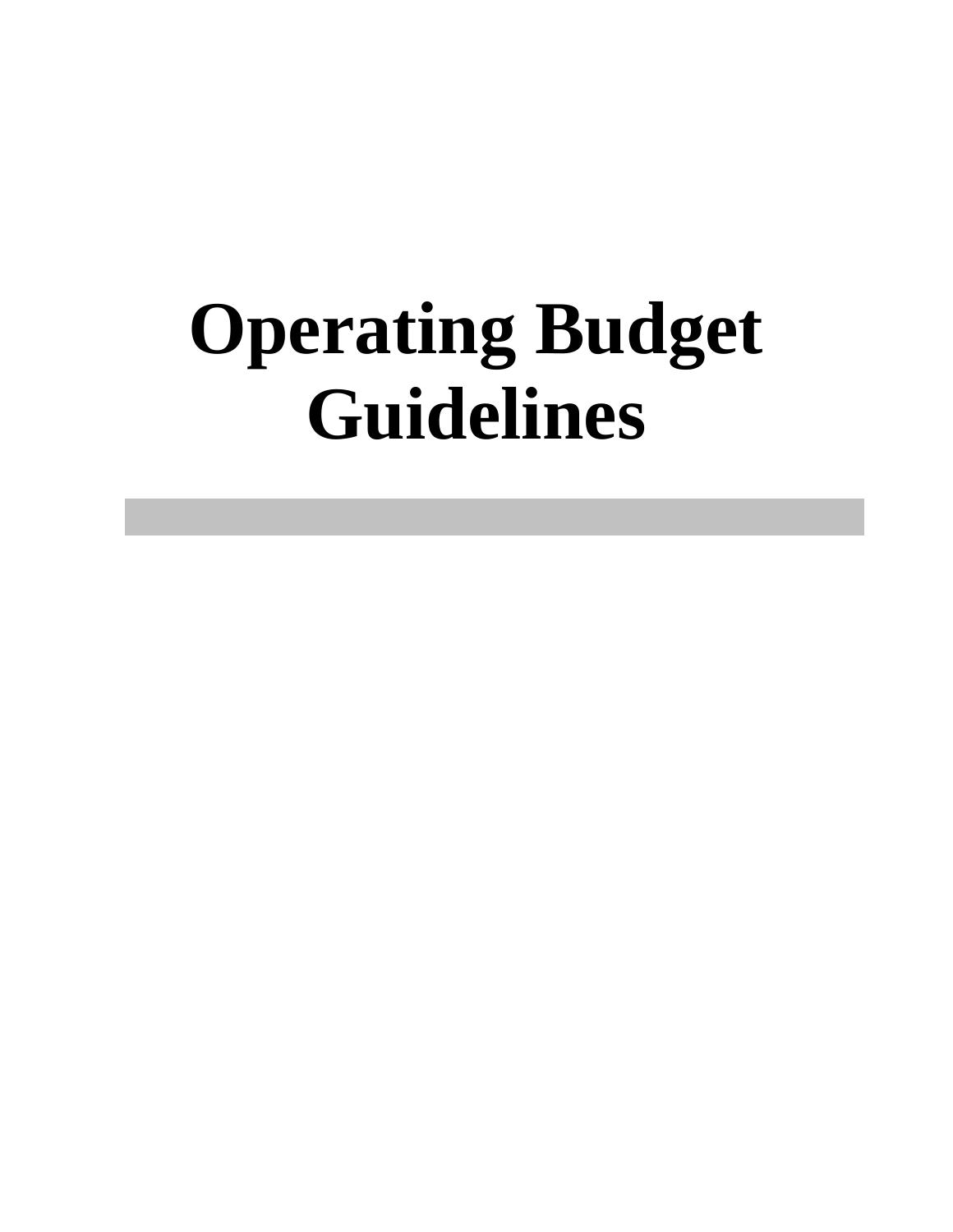### **Door Opener Requests**

Door opener requests from agencies are due August 28, 2020. Generally, the Office of Management and Budget will consider the following items to be door openers:

- 1) Annualizations
	- Remaining portion of positions, programs and facility operations that were partially funded in the Fiscal Year 2021 Budget.
- 2) Operating and Personnel Costs of new facilities or new information technology systems coming online in Fiscal Year 2022
	- New facilities funded via the capital budget that are completed mid-fiscal year and require operating funding for energy, maintenance, contractual services, etc.
	- New information technology systems that have recently been completed and require operating funding for maintenance, licensing, etc.

3) Growth in entitlements

• Medicaid service demands; enrollment growth in public schools.

Please complete the Budget Request Form included in the Exhibits and Forms section of these guidelines to justify agency door opener requests. Door openers will be discussed and agreed upon at the Target meetings in September. Any change in the estimated cost of door openers after Target meetings must be discussed with your Fiscal and Policy Analyst **prior** to submitting your budget request.

### **Budget Request Target**

The Office of Management and Budget will meet with agencies during September to discuss door openers and funding issues for the upcoming fiscal year and develop a mutually agreed upon budget request target. This value represents the maximum level of funding an agency may request. This process applies to Cabinet agencies only; however, meetings are held with most agencies. Please be prepared to discuss projected capital requests during target meetings as well.

The budget request target is calculated using the following equation:

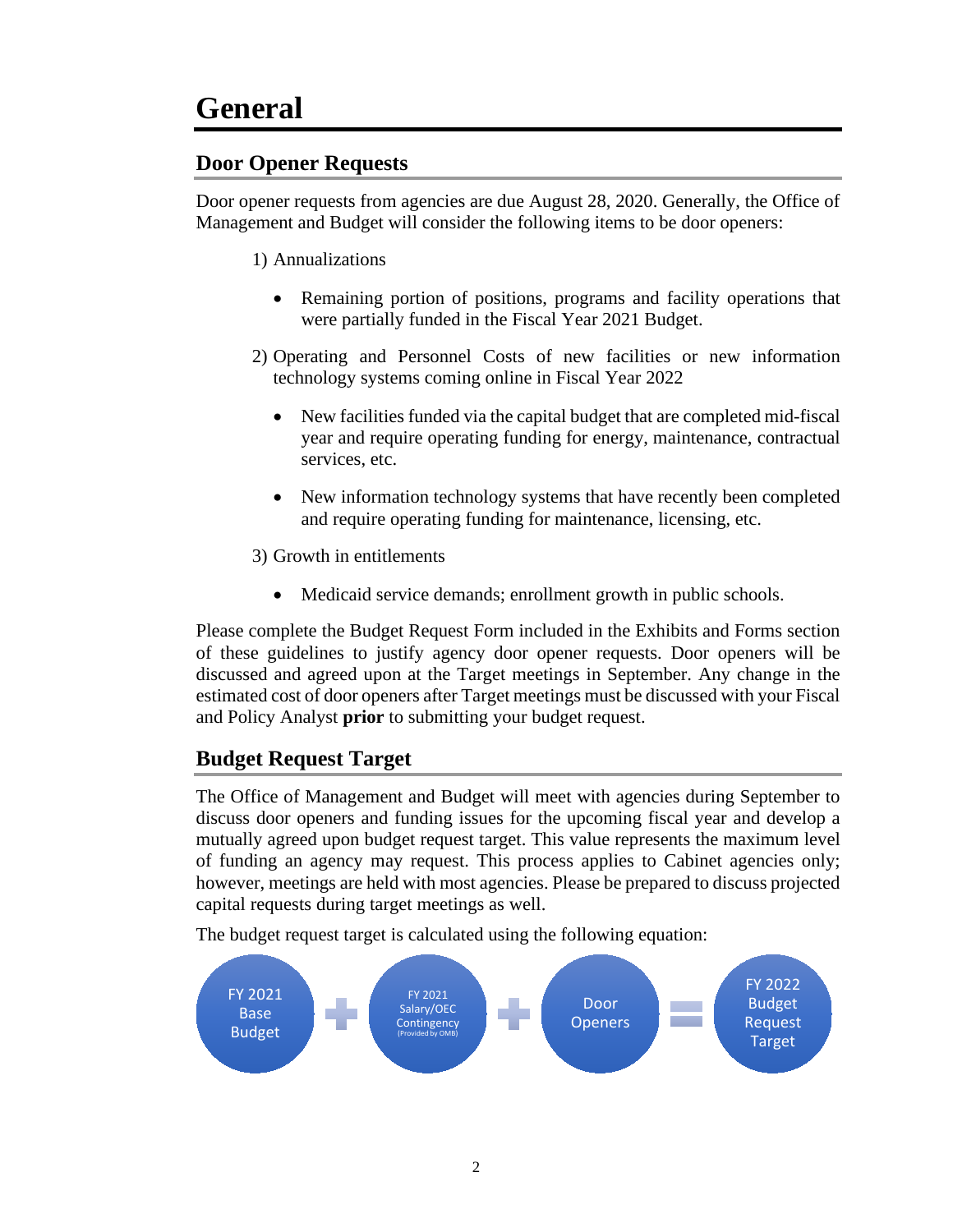### **Organization Structure Changes**

Requests to change an agency's organization structure from the way it is reflected in Section 1 of the budget bill must be discussed at Target meetings and receive the approval of the Office of Management and Budget prior to agency budget submission. Organization structure changes include additions, deletions and name changes to APUs and IPUs. These permanent changes will only be considered if they are required to meet the operational needs of the agency and a detailed justification is provided with the submission.

A form to provide details of the proposed organization structure changes is included in the Exhibits and Forms section of these guidelines.

**All requests for organization structure changes must be submitted to your Fiscal and Policy Analyst by August 28, 2020. This includes agencies with no changes. Simply return the signed form noting no changes requested.**

### **Budget Reductions List**

Agencies must submit a supplemental reduction list equal to 5 percent of their Fiscal Year 2021 Section 1 General Fund budget to be considered, should revenue estimates remain at the June 2020 DEFAC estimates or decrease. This list must be composed of **achievable and reasonable budget reduction initiatives** and must identify impacts to service.

### **Reallocations**

All budgetary reallocations should be identified and discussed with your Fiscal and Policy Analyst prior to submitting your budget request. Agencies should consider the following items:

- For data entry purposes, reallocations take place in Service Level 3, Structural Changes.
- All reallocations must net to zero within their fund type.
- Energy cannot be reallocated without written approval from the Office of Management and Budget. Please refer to the Energy section of this document for additional guidance regarding the reallocation of energy funds.
- Reallocations involving multiple agencies must be communicated with the impacted agencies, as well as the appropriate Fiscal and Policy Analysts, prior to submission. All impacted agencies shall include any mutually agreed upon reallocations as part of their budget requests.
- Reallocations should take place during the Governor's Recommended phase of the budget process.

### **Pass Through Programs Reporting Requirements**

Agencies with entities deemed as pass throughs must incorporate into their budget request a report detailing pass through organization funding, performance and service delivery options. The agency must also submit a recommendation regarding the continuation of funding for the pass through.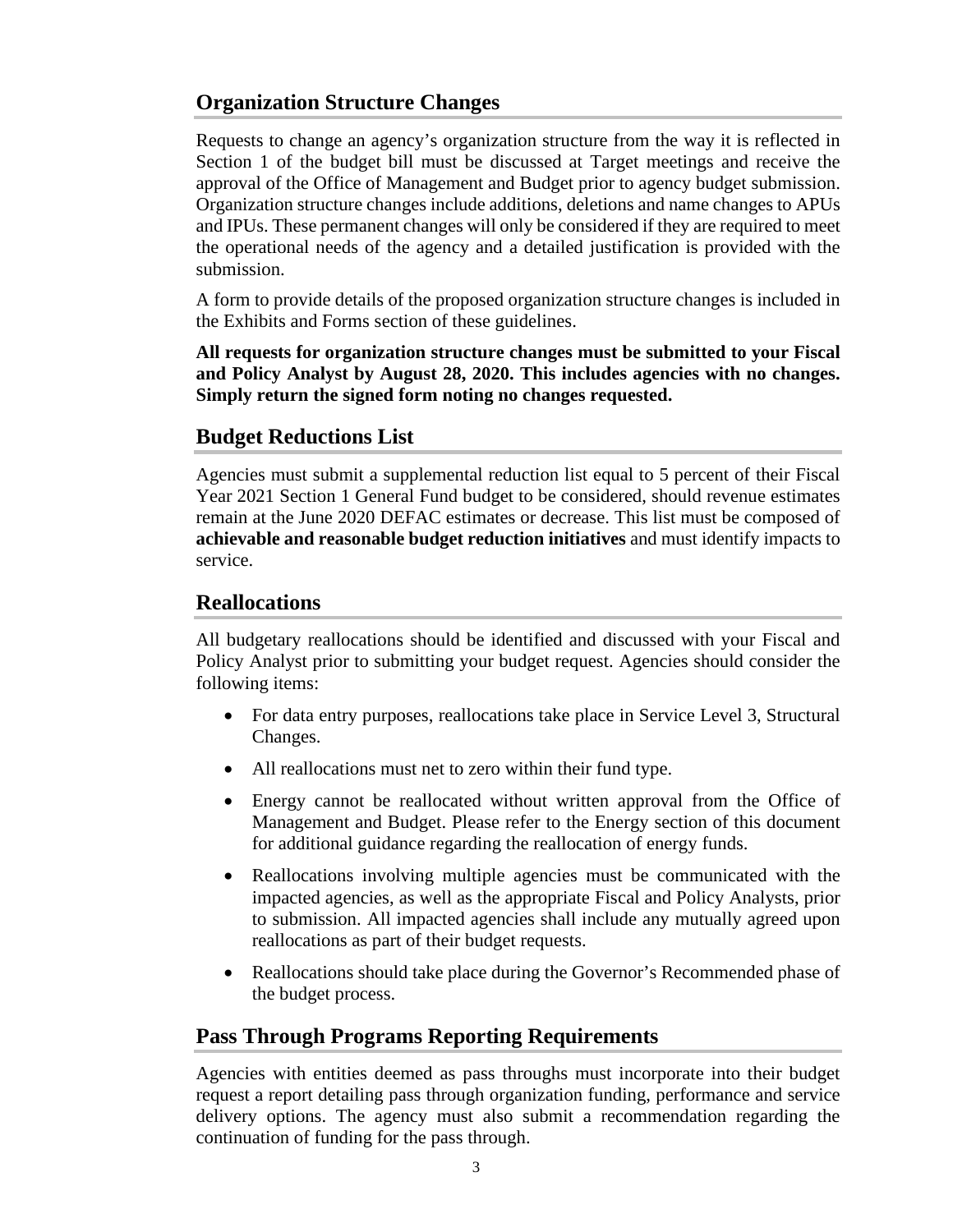# **Service Levels**

Fiscal Year 2022 budget requests are categorized within the five service levels listed below.

Position requests included in any service level **must** be entered into the Solver Budget System and include position titles (as reflected in PHRST), position numbers, appropriations and pay sections.

### **Base Adjustments (Service Level 1)**

*Service Level 1 (Base Adjustments) reflects 100 percent of the Fiscal Year 2021 budget adjusted for the Salary/OEC contingency within the Office of Management and Budget and other items listed below.*

- Annualizations of positions, programs, and facilities;
- Delaware State Clearinghouse Committee approved position changes or switch funds during the fiscal year;
- Positions reallocated to meet critical workforce needs (Section 11 Memo) during the fiscal year;
- Non-Appropriated Special Fund (NSF) changes;
- All prepared reductions not deemed reallocations or structural changes; and
- Appropriated Special Fund (ASF) revenue adjustments.

Please complete the Budget Request Form included in the Exhibits and Forms section of these guidelines to justify your agency's request.

### **Inflation/Volume Adjustments (Service Level 2)**

### *Service Level 2 is used to request cost and quantity increases.*

Budget requests at this service level should be considered critical to the continued operation of the agency. The methodology supporting the requests must be explained (i.e. projected caseload increases, embedded contract inflator, etc.). Growth in entitlements would typically be included in this level.

New positions, expansion of existing programs or establishment of new programs should not be requested at this service level.

Please complete the Budget Request Form included in the Exhibits and Forms section of these guidelines to justify your agency's request.

### **Structural Changes (Service Level 3)**

### *Service Level 3 is used to reallocate funding and/or positions within or between appropriations, budget units and/or agencies.*

Position requests included in this service level **must** be entered into the Solver Budget System and include position titles (as reflected in PHRST), position numbers, appropriations and pay sections. Structural changes involving multiple agencies must be communicated with the impacted agencies, as well as the appropriate Fiscal and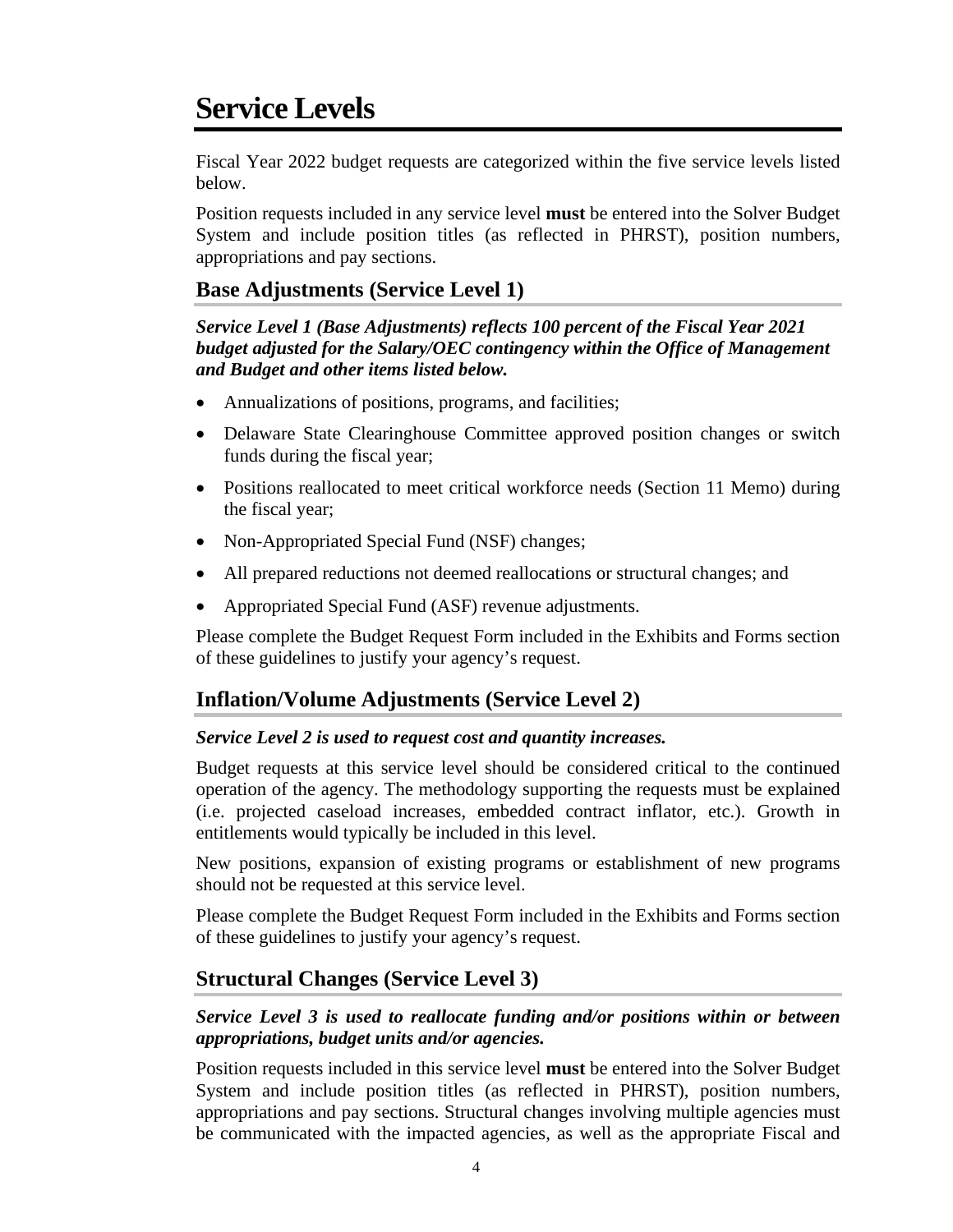Policy Analysts, prior to submission. All impacted agencies shall include any mutually agreed upon reallocations as part of their Fiscal Year 2022 budget requests. **All structural changes must net to zero by fund type.** 

**Switch funds of positions or appropriations are not structural changes; any requests to switch fund positions, not previously approved by the Delaware State Clearinghouse Committee, and has an increase in any funding source should be done in Service Level 4.**

Please complete the Budget Request Form included in the Exhibits and Forms section of these guidelines to justify your agency's request.

### **Enhancements (Service Level 4)**

*Service Level 4 is to request expansions of current programs and activities or to establish new programs and activities.* 

Enhancements must fall within the budget request target figure. New positions, expansion of existing programs or establishment of new programs should be requested at this level.

Position and program requests at this level should reflect actual dollars to be used in Fiscal Year 2022. New position requests are funded for a maximum of nine months in the first year.

Requests for General Funds to supplant federal budget reductions are to be prioritized within the agency's request for enhancements. These requests are to be identified as previously federally funded.

Requests for General Funds to support positions that were previously federally funded must include position titles, position numbers, appropriations and pay sections.

If a request results from a federal or state mandate, this should be noted and prioritized accordingly. Please work with your assigned Fiscal and Policy Analyst to identify potential changes to federally funded programs within your agency.

Please complete the Budget Request Form included in the Exhibits and Forms section of these guidelines to justify your agency's request.

### **One-Time Items (Service Level 5)**

### *Service Level 5 is used to request non-recurring expenditure items.*

One-Time Items must be requested within the budget request target figure. These items must be clearly defined, and any relation to other program requests in previous service levels should be identified. Approved One-Time Items will be reflected in either, the Office of Management and Budget's Contingencies and One-Time Items or in the agency's approved budget as determined by OMB based on funding source.

Please complete the Budget Request Form included in the Exhibits and Forms section of these guidelines to justify your agency's requests.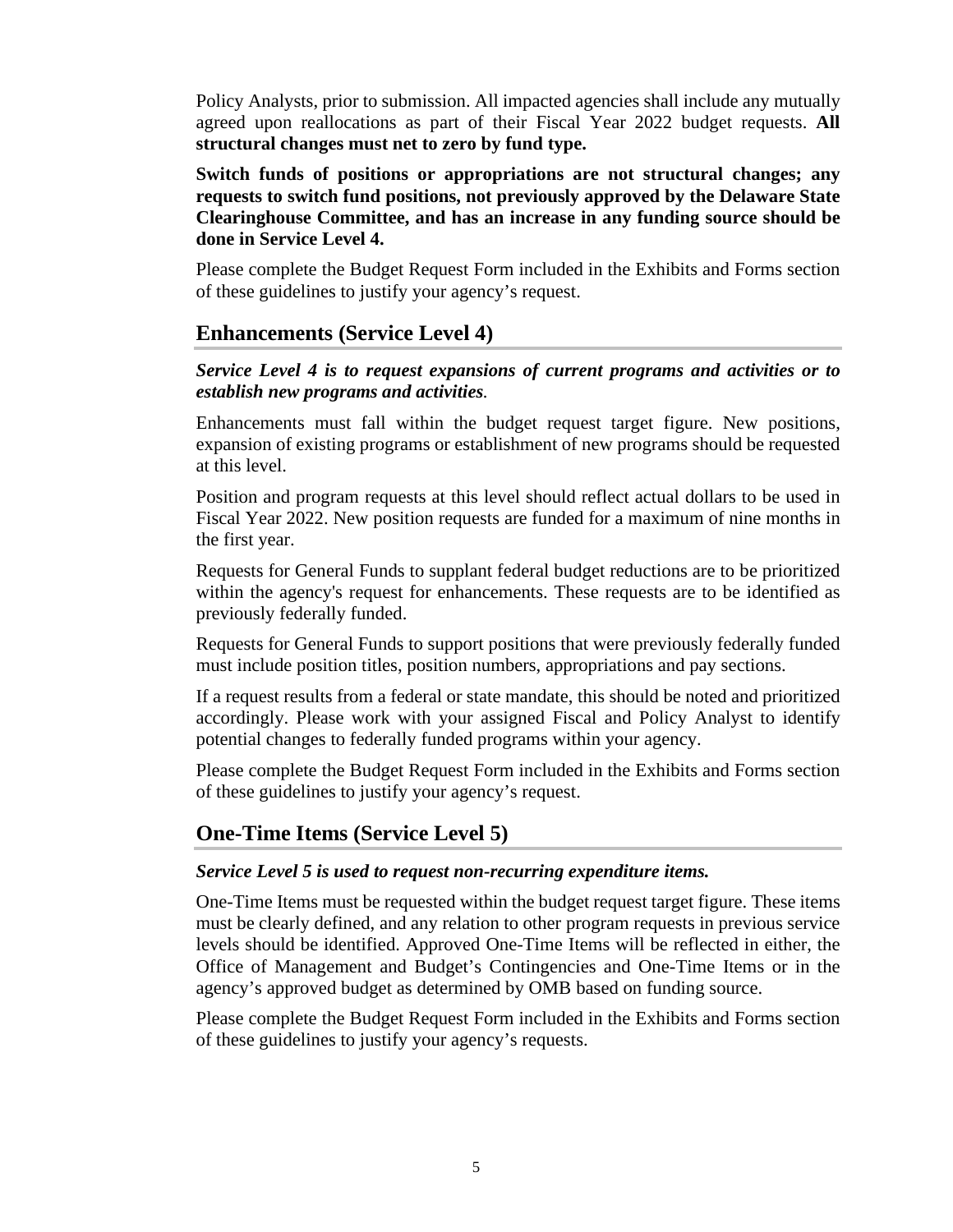# **Appropriated Special Funds (ASF)**

All ASF requests must include the same level of detail and documentation as General Fund requests.

ASF budget requests must be based on estimated collections from existing fees and/or projected carryover balances. If ASF requests exceed estimated collections and/or carryover balances, documentation explaining the funding mechanism must be provided.

All revenue adjustments must be made in Service Level 1 (Base Adjustments).

Any requests associated with fee increases and/or the implementation of new fees that require legislative approval may not be included without approval of the Office of Management and Budget prior to budget submission.

Any ASF requests for One-Time Items must be requested in Service Level 5. These items must be clearly defined, and any relation to other program request in previous service levels should be identified.

# **Non-Appropriated Special Funds**

For Fiscal Year 2022, agencies are expected to update NSF revenue and expenditures in the Solver Budget System. **All NSF changes should be made as Service Level 1 (Base Adjustments).**

# **Appropriation Line Instructions**

**Agencies have the ability to budget appropriations using account level detail in the Solver Budget System and are strongly encouraged to take advantage of this capability. This allows agencies to more accurately budget to reflect projected expenditures.**

### **Personnel Costs**

Base adjustment figures should include Fiscal Year 2021 Personnel Costs Contingency Spread as provided by OMB. Base adjustment figures should **not** include a salary increase for Fiscal Year 2022. Salary policy for Fiscal Year 2022 will be determined during the recommended budget and mark-up phases. Cabinet agencies are directed to address required complement growth by reallocating existing resources.

The following items should be considered when estimating personnel costs:

### • **Casual/Seasonal Employees**

29 Del. C. § 5903(17) defines the acceptable categories of casual/seasonal employment. Any use of casual/seasonal employment that falls outside one of these defined categories must be approved by the Director of the Office of Management and Budget and the Controller General. Casual/seasonal employment must be restricted to less than 30 hours per week unless approved by the Director of the Office of Management and Budget, Secretary of the Department of Human Resources and the Controller General.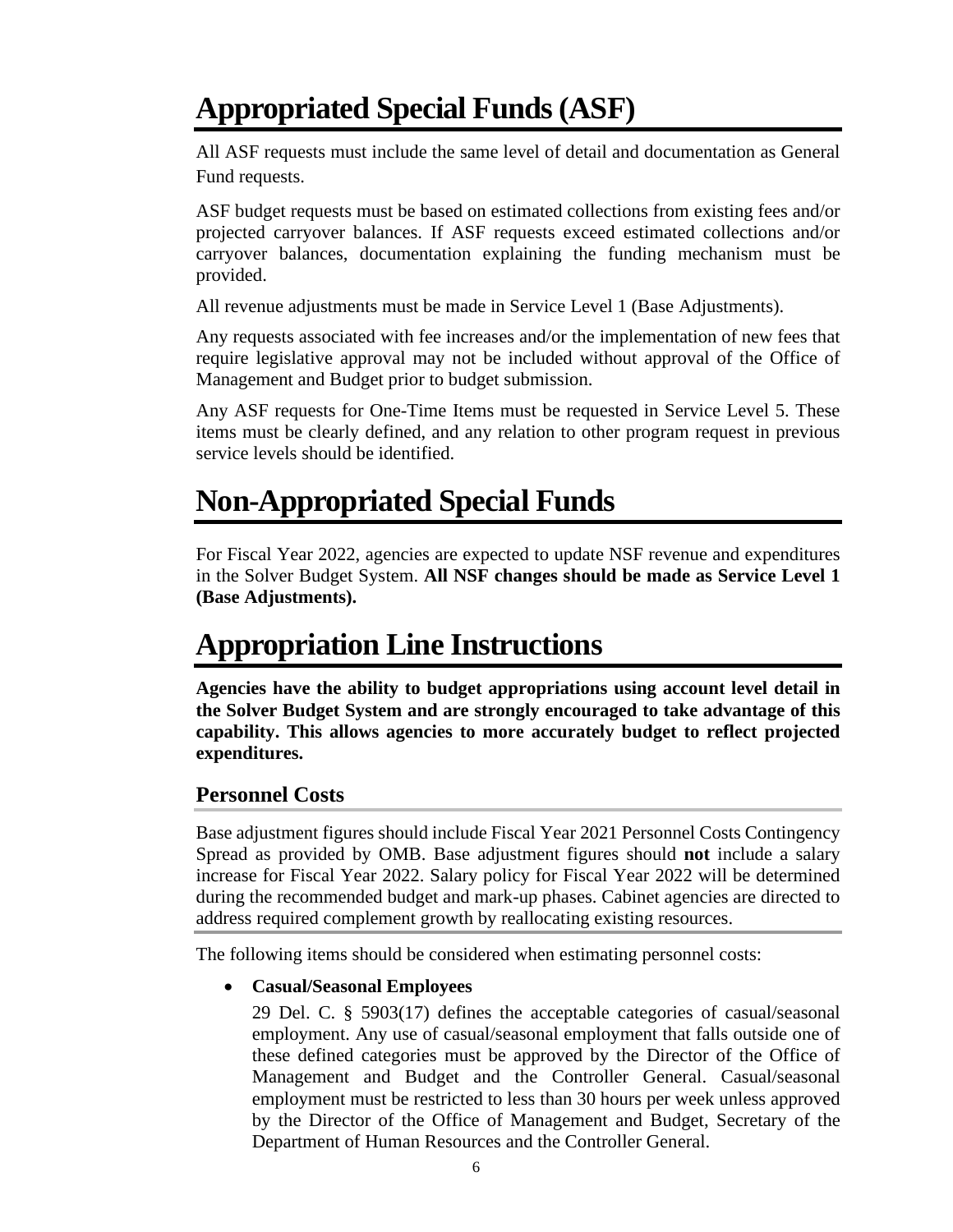### • **Position Control Spreadsheets**

Position Control Spreadsheets have been incorporated into the Solver Budget System. In order to facilitate the configuration of PHRST for Fiscal Year 2022, the following information is required when requesting new positions, position reallocations, position reductions and/or switch funding of positions:

- Department ID (Dept/APU/IPU)
- Funding Source
- Position Title and Number (if applicable)
- Appropriation
- Pay Section

Exhibit B in the Exhibits and Forms section of the guidelines provides examples of how to utilize Solver. **Please complete this as part of your Solver Budget Entry on or before October 9, 2020.**

Please refer any questions to your Fiscal and Policy Analyst.

### **Other Employment Costs**

When developing department budgets, the following rates should be applied:

### • **Federal Insurance Contributions Act (FICA) - Employer's Share**

The maximum withholding for the period of July 1, 2020 through December 31, 2020 is calculated on \$137,700 earnings at a rate of 6.20 percent (0.0620).

FICA data should be entered into Solver Budget System account 52006.

Note: Uniformed State Police, Senate and House members are exempt from Social Security contributions.

### • **Medicare Tax - Employer's Share**

Employees subject to the FICA tax above, State Police, House and Senate members and agricultural extension agents hired or elected after March 31, 1986, are subject to the Medicare tax of 1.45 percent (0.0145).

Medicare tax data should be entered into Solver Budget System account 52016.

### • **Workers' Compensation**

The Workers' Compensation rate is 1.55 percent (0.0155). This rate should be applied to all salaries, including casual/seasonal salaries.

Workers' Compensation should be entered into Solver Budget System account 52005.

### • **Unemployment Insurance**

The Unemployment Insurance rate is 0.11 percent (0.0011). This rate should be applied to all salaries, including casual/seasonal salaries.

Unemployment Insurance data should be entered into Solver Budget System account code 52009.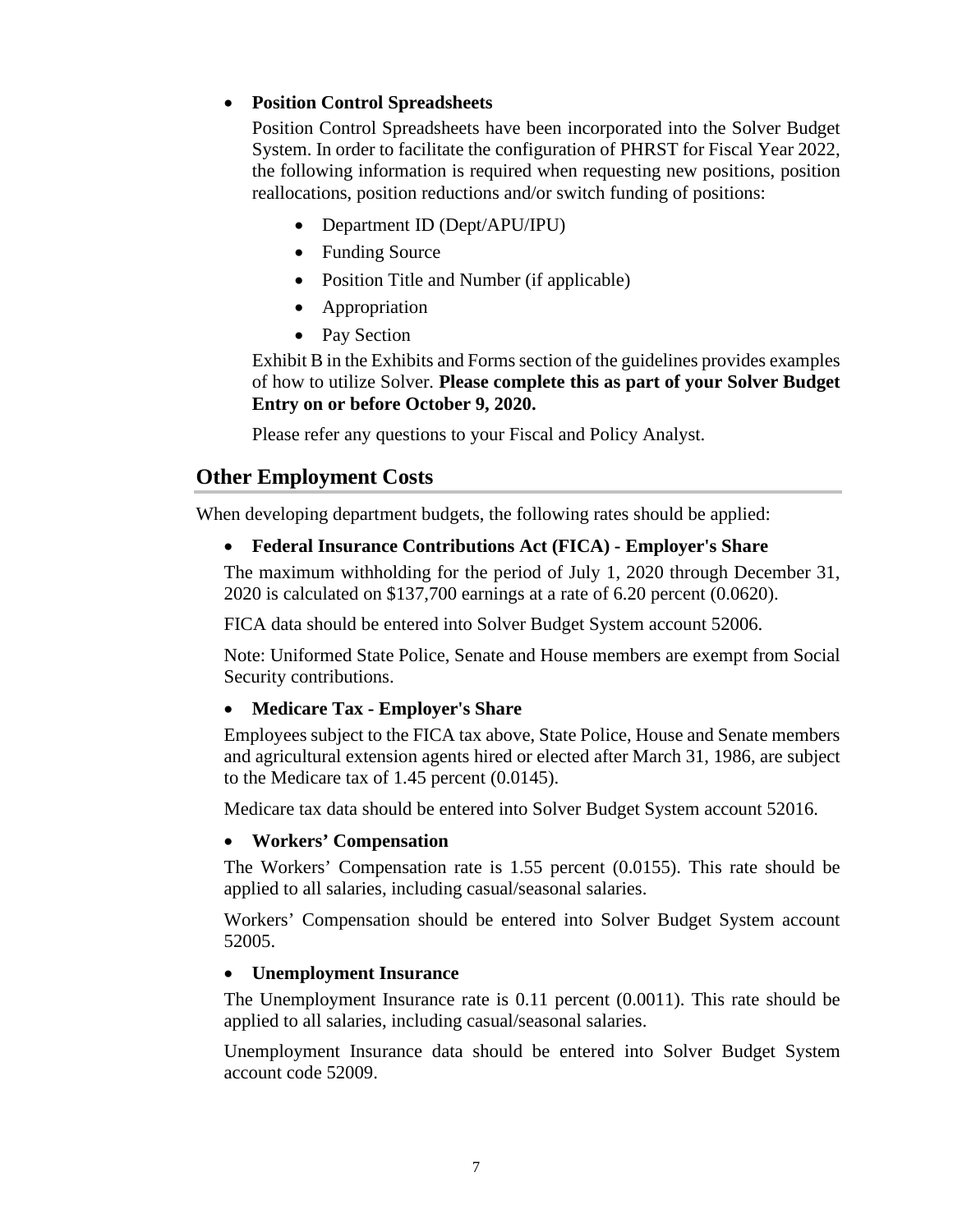### • **Pensions**

The pension cost calculation is 22.95 percent (0.2295) of salary. Pension data should be entered into Solver Budget System account code 52001. This rate will be applied to all salaries, except for those listed below:

- o **Casual/Seasonal**
- o **Substitute Teachers**
- o **House and Senate Attachés**
- o **Board Members** *(unless employed under Pension Rules and Regulations)*
- o **Uniformed State Police**  25-year-plan member's rate is 29.04 percent (0.2904)
- o **Judges**  The pension cost calculation for judges is 21.36 percent (0.2136)
- **Health Insurance**

The average Health Insurance cost for Fiscal Year 2022 is projected to be \$15,391 per Full-Time Equivalent (FTE).

Health Insurance data should be entered into Solver Budget System account code 52002.

### **Energy**

For purposes of preparing the agency's budget request, assume the same dollar appropriation for Energy as contained in the Fiscal Year 2021 budget. Adjustments may be made during the recommended budget phase; however, funds may not be reallocated without approval from the Office of Management and Budget. All requested adjustments to Energy must be accompanied by appropriate documentation, and the need for such an adjustment communicated to the appropriate Fiscal and Policy Analyst prior to budget submission.

### **Supplies and Materials/Capital Outlay**

Supplies and Materials will include items costing \$1,000 or less and those with a useful life of one year or less, regardless of cost. Capital Outlay will only include items costing in excess of \$1,000 with a useful life of more than one year.

### **In instances where specific accounts may not exist in Supplies and Materials (56000 series), please use Account 56000.**

When requesting items, indicate either "initial purchase" or "replacement."

For clarification purposes, Capital Outlay, as used in the budget process, should not be confused with "fixed assets." The term "fixed asset" is used for reporting purposes and is not directly related to the budget process.

Please note that computers, library books and movable furniture should be included under Supplies and Materials, Capital Outlay or One-Time Items and **NOT** in the capital budget request.

Minor capital improvements (MCI) and equipment appropriations are currently funded in the capital budget. For Fiscal Year 2022, requests for MCI funding should be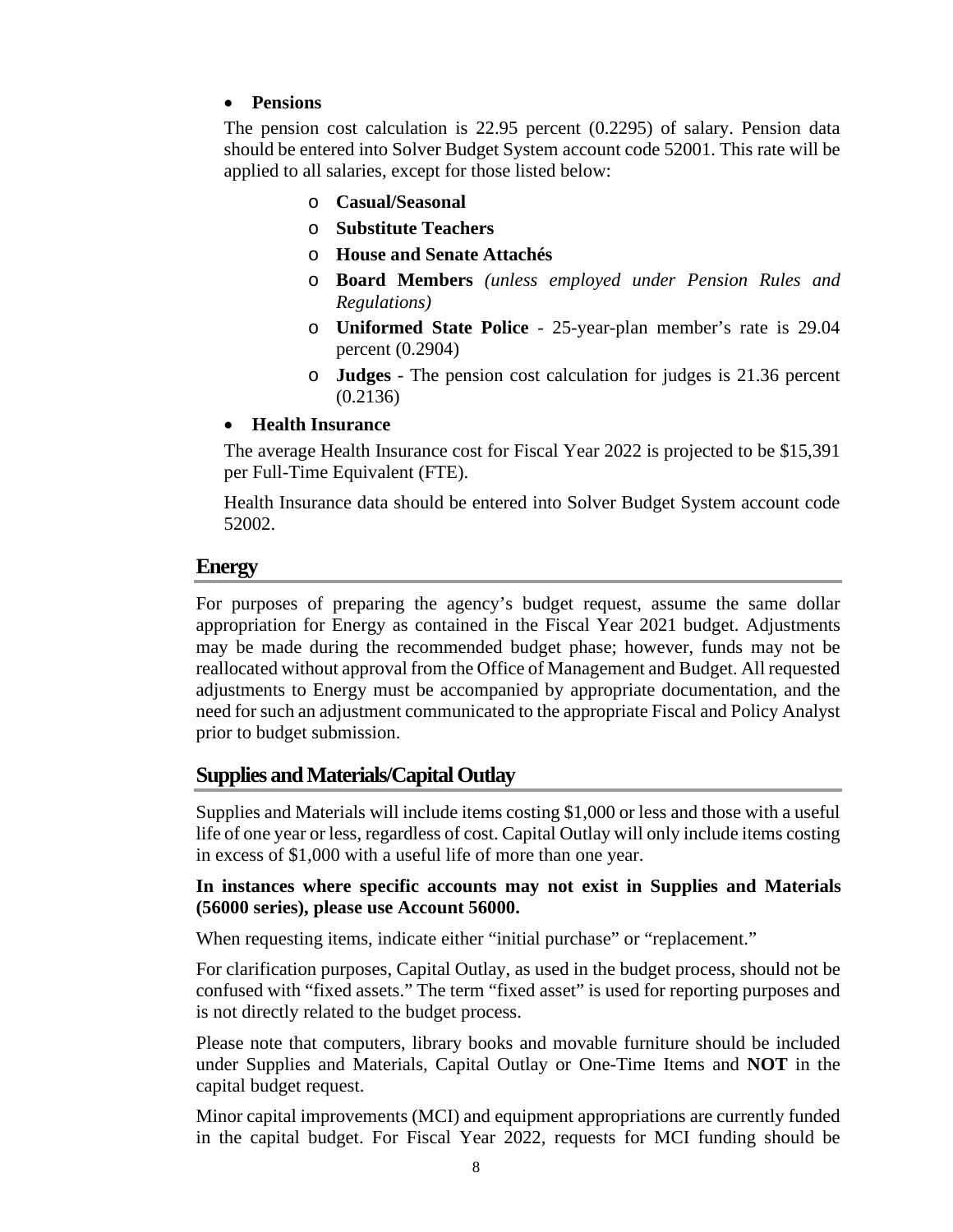structured in accordance with the capital budget instructions contained in this document.

### **Special Appropriations**

Special appropriations are those appropriations that fall outside the seven major operating appropriations (Personnel Costs, Travel, Contractual Services, Supplies and Materials, Energy, Capital Outlay and Debt Service). In the First State Financials (FSF) system, the term for these appropriations is "programmatic."

**Agencies have the ability to budget special appropriations using account level detail in the Solver Budget System**. Agencies are **strongly** encouraged to take advantage of this capability, particularly for those special appropriations which are expended, in part, for Personnel Costs. Please contact your Fiscal and Policy Analyst for assistance when requesting the addition of new special appropriations in Solver or if there are questions about this capability. Requests for new appropriations or account codes are due by October 2, 2020.

### **Revenue**

Agencies are to budget revenue in the Solver Budget System, showing forecasts for Fiscal Year 2022 collections*.* Revenue data must be entered for all funds.

Any adjustment must be made as a Service Level 1 (Base Adjustments). **ASF and NSF revenue must not be less than anticipated expenditures** unless there are extenuating circumstances that have been communicated to your Fiscal and Policy Analyst prior to budget submission.

# **Information Technology Requests**

The Department of Technology and Information (DTI) utilizes a business case methodology to provide agencies the opportunity to describe and justify each request. Per 29 Del. C. § 9006C, an agency must submit a business case to DTI for an information technology (IT) initiative prior to starting work. An IT Business Case submission must be completed for each project requested within the operating budget request target figure or the capital budget request using the Project Portfolio System (PPS). A printed copy of the Business Case's draft financial plan and work detail must be included in the operating or capital budget request. Agencies who have questions related to the submission of the Business Case should contact their DTI Customer Engagement Specialist at [https://dti.delaware.gov/state-agencies-portal/it-business](https://dti.delaware.gov/state-agencies-portal/it-business-cases/)[cases/](https://dti.delaware.gov/state-agencies-portal/it-business-cases/)

DTI conducts Business Case reviews, Security reviews and Architecture Review Board (ARB) reviews with specific consideration given to the proposed project's feasibility, risk and suitability, as well as its overall compliance with technical standards and guidelines. Specifically, DTI is interested in leveraging existing IT investments through collaborative solutions. Additionally, DTI endeavors to optimize efficiency in the statewide IT model by coordinating technology requests amongst agencies to eliminate duplication. The Office of Management and Budget will support and work cooperatively with DTI in their assessments of agency requests.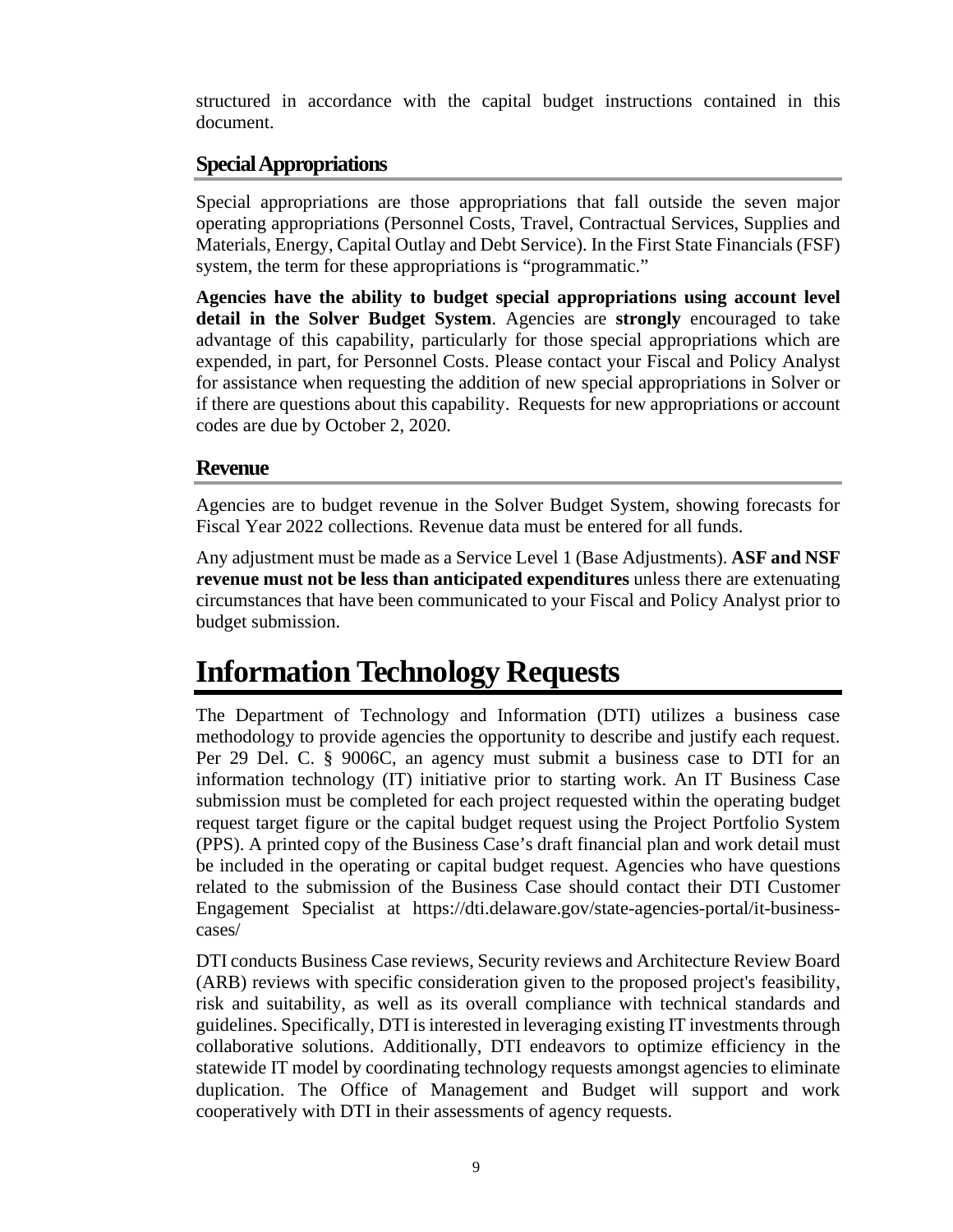In order to be considered for funding, technology requests must be included in an agency's Fiscal Year 2022 budget request. Technology budget requests must be within the budget request target growth figure and be prioritized in relation to all other budget requests. The Office of Management and Budget will use the list of DTI approved business cases as a starting point for determining which projects to include in the Governor's Recommended Budget for Fiscal Year 2022.

**If you have any additional questions about the process, please refer them to your agency's Information Resource Manager.**

# **Budget Request Entry in the Solver Budget System**

The Solver Budget System interfaces with FSF. Data will be entered into Solver using the chart field values created for First State Financials (FSF). Training will be available for all new personnel who are entering budget data in Solver or those who need a refresher. The Office of Management and Budget will schedule training sessions in late August and early September and other dates as needed and will notify agencies of training dates. Visit and bookmark the website for the Solver Budget System Log In, Manual and training information at: [https://budget.delaware.gov/solver/.](https://budget.delaware.gov/solver/)

### **The Solver Budget System will be available for agency use for Fiscal Year 2022 in early September 2020.**

Fiscal Year 2020 actual expenditures reflected in Solver include:

- General Fund (Type  $01, 02, 03, 04$ );
- Appropriated Special Fund (Type 30); and
- Non-Appropriated Special Fund (Type 20, 40).

This data has been downloaded from FSF. Please review the expenditure information prior to data entry and notify your Fiscal and Policy Analyst of any significant discrepancies.

Please note: Non-Appropriated Special Fund Types 20 and 40 are added together and rolled up by account code.

During data entry in Solver, if additional appropriations and/or accounts are required, including developing the structure for proposed organization changes, please coordinate with your Fiscal and Policy Analyst. For the request and recommended phases, Solver will use pseudo "Z" appropriations in place of these new appropriations. Only new appropriations voted into the final budget will be created in FSF.

**Please contact your Fiscal and Policy Analyst by October 2, 2020, to request new appropriations in Solver.**

**After completion of data entry, please contact your Fiscal and Policy Analyst immediately to review the entry. Solver data entry should be completed no later than October 9, 2020.**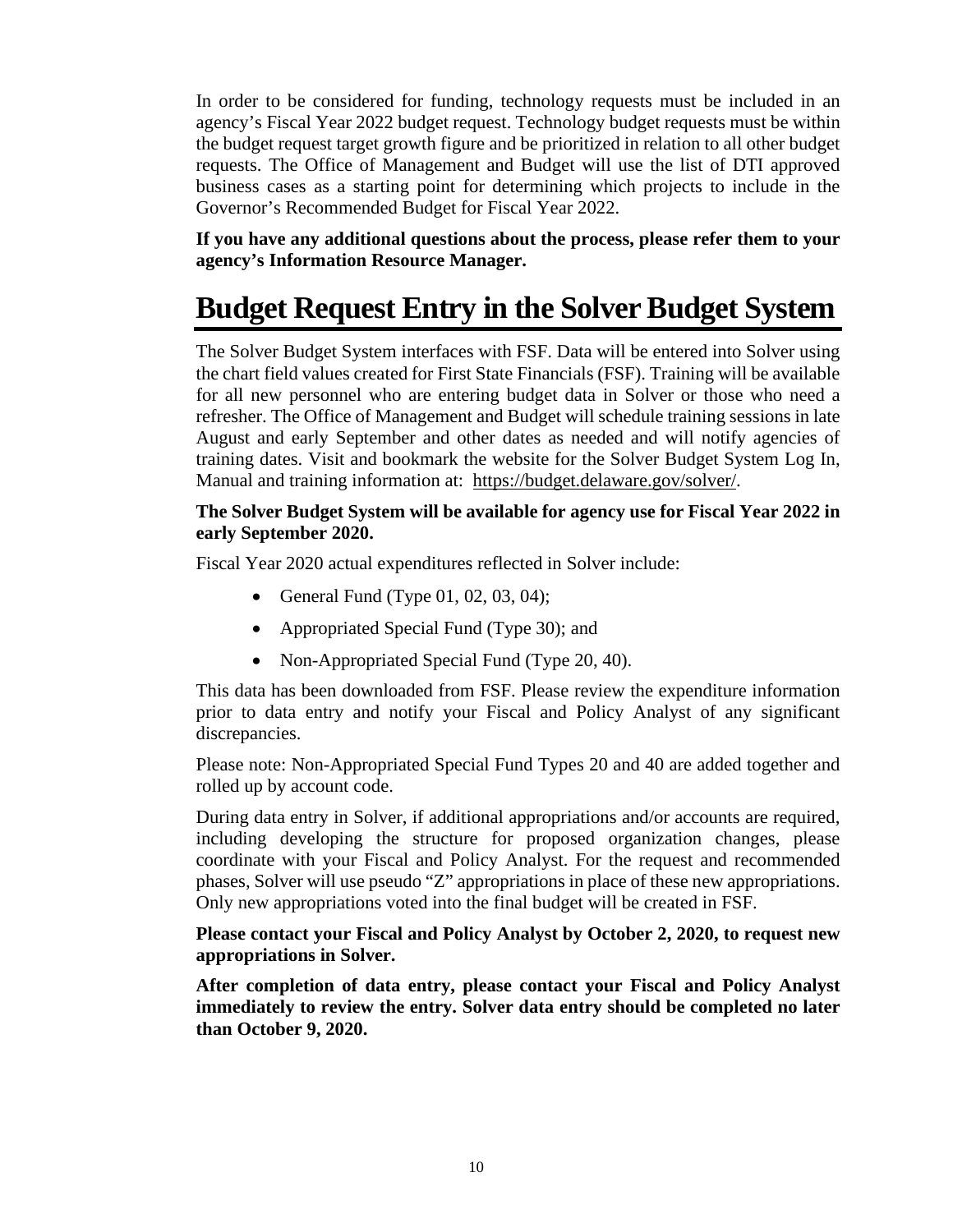Your Fiscal and Policy Analyst will perform the following checks:

- *Check Fiscal Year 2020 expenditures to year-end Daily Validity Report;*
- *Check Fiscal Year 2021 budget and positions to Budget Act;*
- *Ensure that funding for Energy has not been reallocated;*
- *Ensure that the request total does not exceed the budget request target (if issued);*
- *Verify with the department that appropriate base items have been included in Service Level 1;*
- *Ensure that negative values do not exist in Fiscal Year 2022 service levels;*
- *Verify that GF and ASF One-Time items have been requested in Service Level 5;*
- *Ensure that all structural changes net to zero within the fund type;*
- *Ensure that approved organization changes have been completed correctly; and*
- *Ensure that special fund program revenue is sufficient to support the special fund budget of an IPU.*

Once your analyst has reviewed and approved the data entry, you may proceed to print the necessary Solver Reports at your site for inclusion in your budget request. **Please do not print reports until your Fiscal and Policy Analyst has notified you that entry has been approved.**

**The required Solver Reports are structured in the following categories and subcategories and are labeled in Solver as submission reports:**

| <b>TITLE</b> (Name of Solver Report):          | <b>REPORT PROVIDES:</b>                            |
|------------------------------------------------|----------------------------------------------------|
| <b>Department Summary by APU/Fund (REQORG)</b> | Department budget by Appropriation Unit            |
| APU Summary by IPU/Fund (REQORG2)              | Appropriation Unit budget by Internal Program Unit |
| <b>IPU Report by APPR/Fund (REQPRD3)</b>       | Internal Program Unit budget by appropriation      |

Should you require additional assistance with Solver Reports, please contact your Fiscal and Policy Analyst.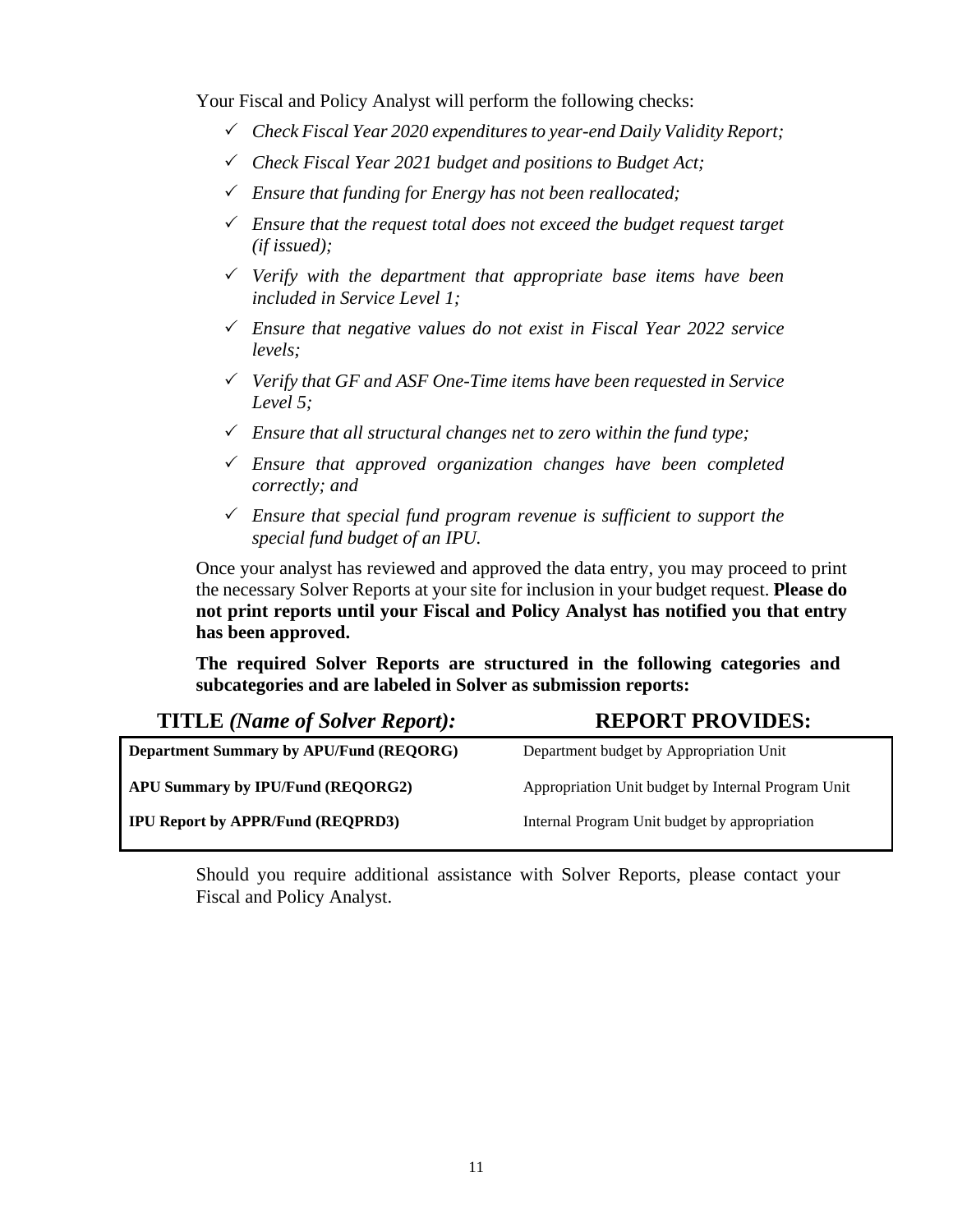# **Narratives**

The narrative of your budget request should capture the background and mission, as well as provide highlights of your agency. **The narrative is not intended to be more than two pages.**

The narrative portion consists of the following components:

### **A. Organization Chart**

### **B. At a Glance**

- High level highlights of your agency.
- No more than five bullets.

### **C. Overview**

• Brief overview of your agency's background and mission.

### **D. On the Web**

• Website address for more information about your agency.

### **E. Performance Measures**

- Minimum of one performance measure per IPU.
- Maximum of five performance measures per IPU.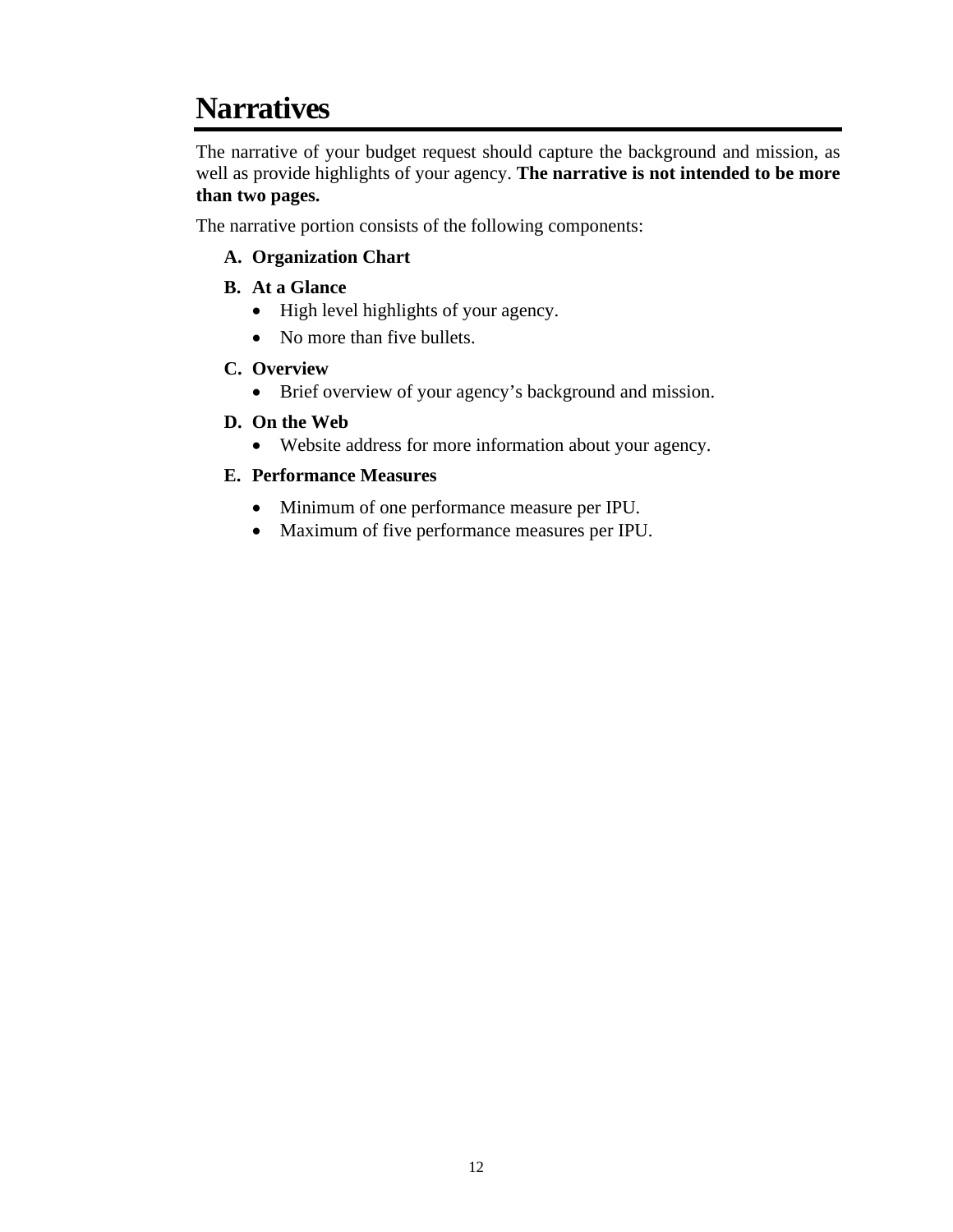# FISCAL YEAR2022OPERATING BUDGET

# *Submission Checklist*

- ♦ Organization Structure Changes (to Fiscal and Policy Analyst) by August 28, 2020
- ♦ Door Openers with Budget Request Forms (to Fiscal and Policy Analyst) by August 28, 2020

### **The Operating Budget Request is due October 15, 2020, and should include:**

- ♦ Transmittal cover letter signed by Agency Head
- ♦ Complete department-wide ranking of all funding requests in excess of the base budget
- ♦ Budget Reductions List
- ♦ Solver reports
	- ♦ Budget Request Forms
- ♦ Information Technology Business Case Summary
	- ♦ Department Narrative
	- $\triangleleft$  Electronic submission
	- ♦ Pass Through Recommendations

#### **Operating Budget Request Distribution Please do not distribute until Solver entry has been approved.** Michael S. Jackson Office of Management and Budget Haslet Armory, Third Floor D570E Dover, DE 19901 1 original bound hard copy with cover transmittal letter signed by Agency Head 3 hard copies (bound) 1 electronic copy of full submission and 1 electronic copy of narrative in MS Word format (e-mail attachments) sent to omb.bdpa.admin@delaware.gov James L. Collins Department of Technology and Information 1 electronic copy sent to [DTI\\_PartnerServices@delaware.gov](mailto:DTI_PartnerServices@delaware.gov) Michael L. Morton Office of the Controller General 1 electronic copy sent to CGO.Admin@delaware.gov

**Agency/Department must deliver/send copies to the proper locations listed above. The Office of Management and Budget will not be responsible for delivery of the budget requests.**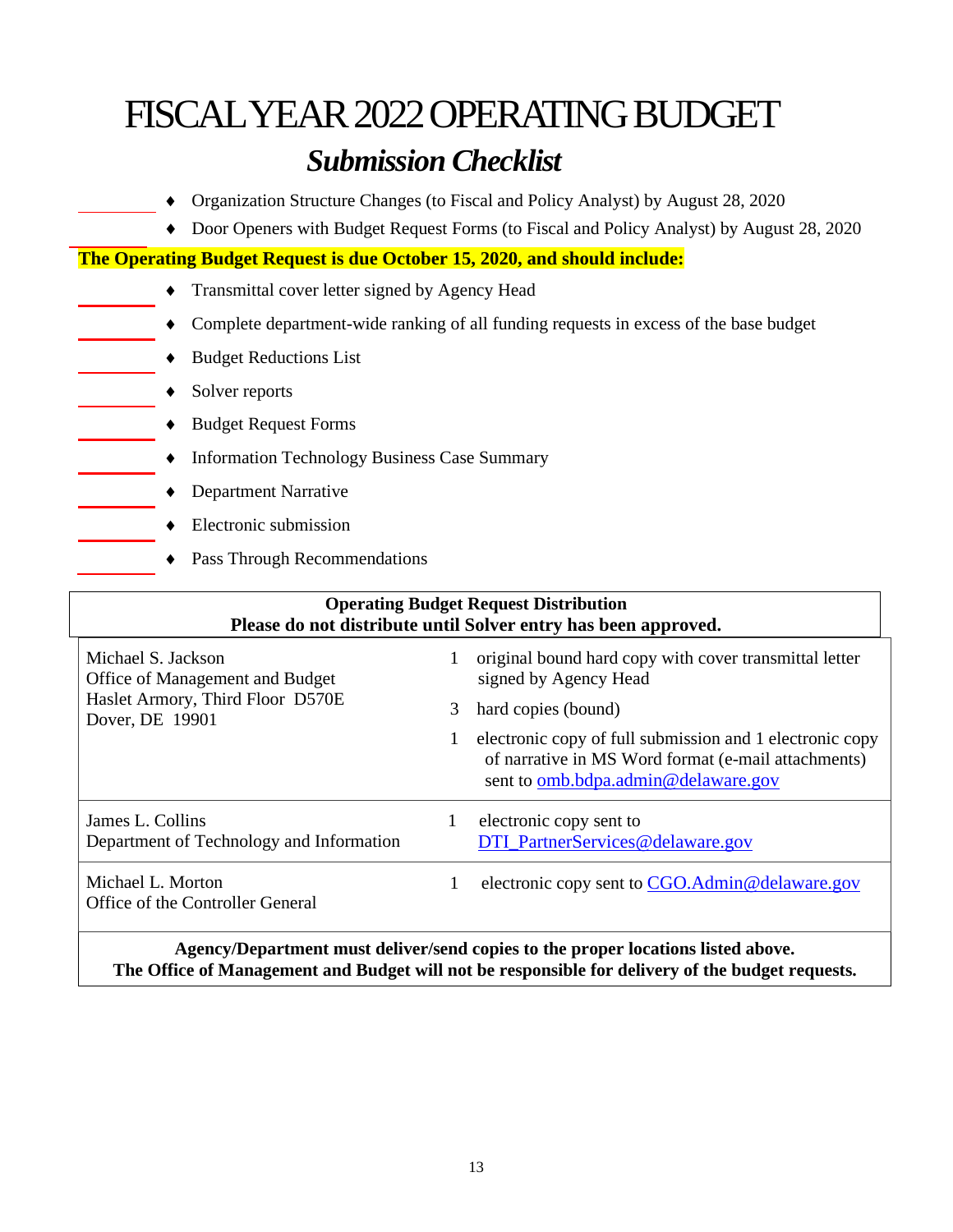# **Capital Budget Guidelines**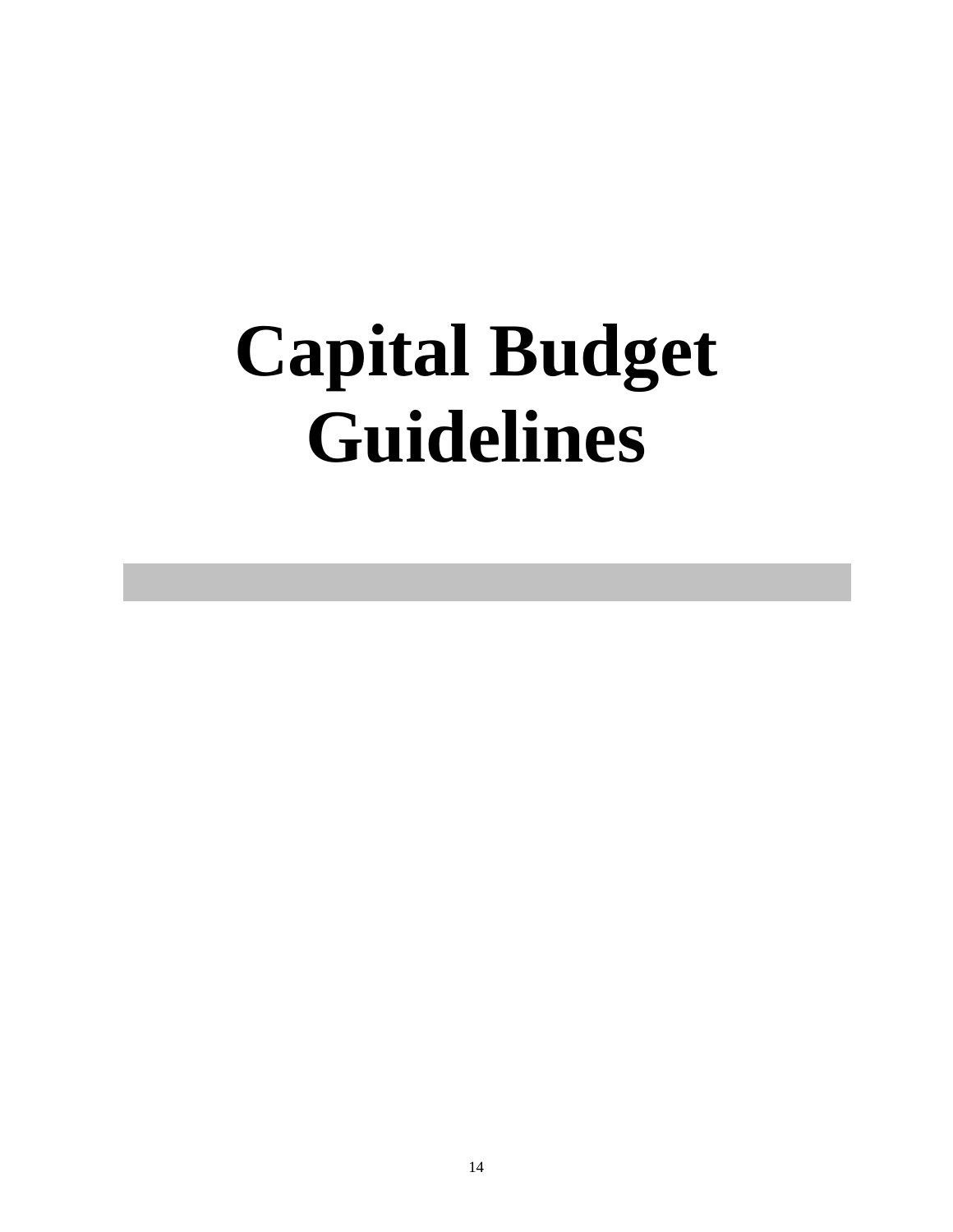# **General**

The Bond and Capital Improvements Act provides funding for a program of state public works, major capital improvement projects, economic development initiatives and various minor capital improvements and equipment purchases. As such, state agencies, public school districts and higher education institutions may request funding for projects such as:

- 1. Studying the need of, or planning for, new facilities or major renovations to existing facilities;
- 2. New construction or significant renovations to existing facilities;
- 3. Land acquisition;
- 4. Building infrastructure improvements to include heating, ventilation and air conditioning systems; electrical systems; and water/wastewater handling systems;
- 5. Minor capital improvements and equipment;
- 6. Transportation improvement projects; and
- 7. Technology projects.

When developing your agency's capital program request, **ensure the submissions contain all critical information including previous years' funding and verify all amounts for current and future-years funding needs**. Please keep in mind that a significant portion of expected resources available for capital projects will be dedicated to the completion of on-going projects and to mandated areas such as school construction. **Please be prepared to discuss projected capital requests during target meetings.**

In addition, please keep the following factors at the forefront of developing your capital program request:

### **Coordination with State Land Use Policies**

An emphasis will be placed on using the *Strategies for State Policies and Spending* (see [http://stateplanning.delaware.gov/strategies/\)](http://stateplanning.delaware.gov/strategies/) when reviewing capital program requests. In order to promote efficient development patterns, protect agriculture and open space and make cost-effective infrastructure investments, for schools, roads and public safety, the four investment level map designations identified in the *Strategies* will be used as a tool in helping guide recommendations on capital investments.

Agencies and school districts that receive funds through the Bond and Capital Improvements Act for land acquisition or new construction must review their projects in advance with the Office of State Planning Coordination (OSPC). The OSPC website contains a page that provides guidance for agencies making requests, as well as a required land use questionnaire that must accompany your request (See [https://stateplanning.delaware.gov/lup/budget.shtml\)](https://stateplanning.delaware.gov/lup/budget.shtml).

Projects associated with capital budget requests are required to go through the Preliminary Land Use Service (PLUS) process (See [http://stateplanning.delaware.gov/plus/\)](http://stateplanning.delaware.gov/plus/).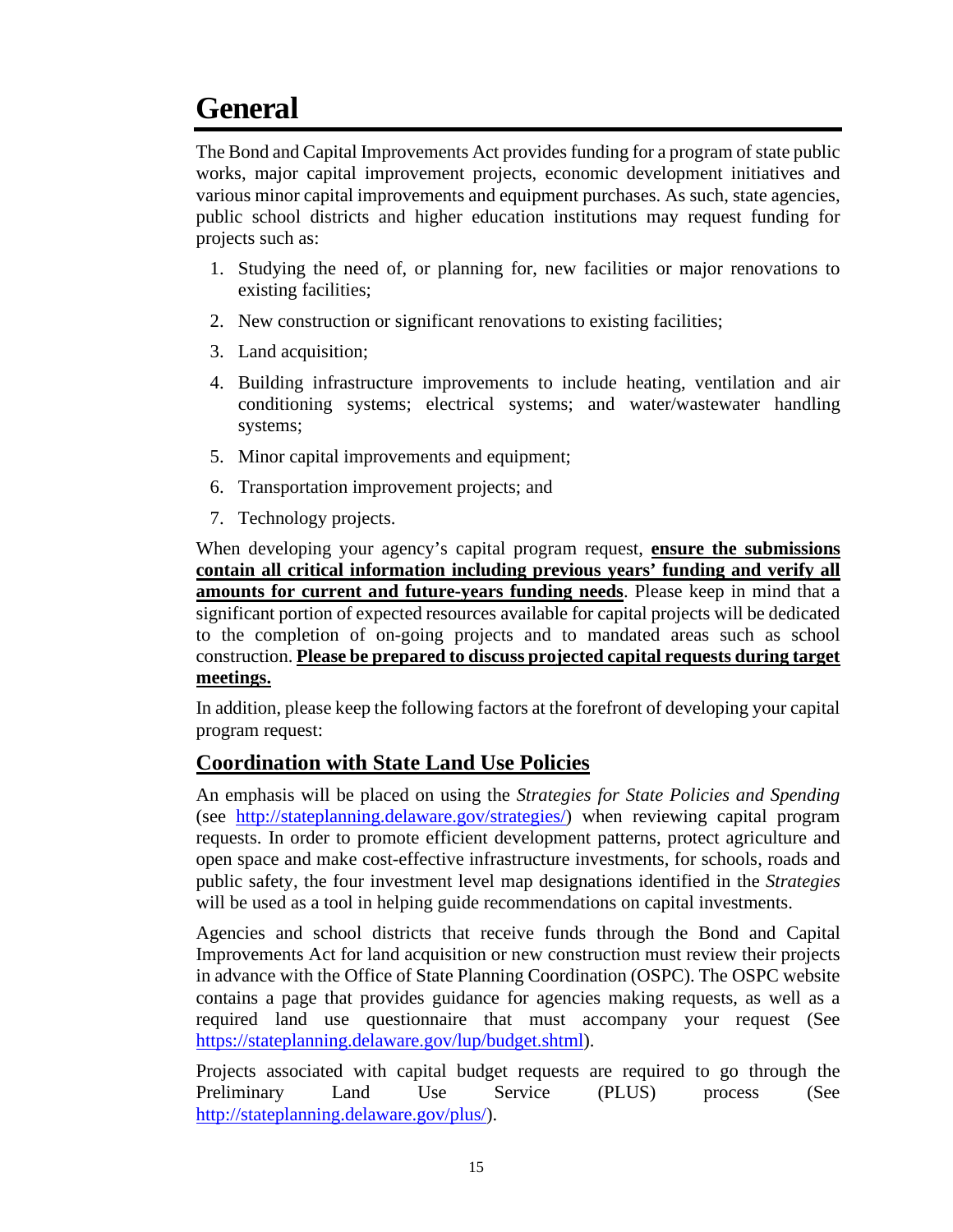A greater level of detail regarding the investment levels, the *Strategies for State Policies and Spending* and the PLUS process can be found at [http://stateplanning.delaware.gov](http://stateplanning.delaware.gov/) or by contacting the Office of State Planning Coordination at 739-3090.

### **Historic Preservation**

An agency that is seeking, or has received, federal funds for construction should contact the Department of State, Division of Historical and Cultural Affairs, State Historic Preservation Office (SHPO) to help determine whether a project review is required per Section 106 of the National Preservation Act. Prior to construction, these reviews may require an archeological or historic building survey and include consultation on findings and effects. Contacting SHPO before any engineering or architectural design work has started will help minimize impacts on the proposed construction timeline and/or budget.

Similarly, agencies should also contact the SHPO if a federal license or permit is required for construction, such as constructing a communications tower or if the proposed project potentially impacts wetlands, dams, reservoirs or other waterways. Section 106 of the National Preservation Act reviews apply to these actions as well.

# **Minor Capital Improvements vs. Major Capital Improvements**

**Minor Capital Improvements (MCI)** include renovations, minor reconstruction and/or equipment with a life expectancy of 10 years or more and a total cost not to exceed \$750,000. MCI projects should focus on keeping state-owned facilities in their original condition and maintaining building efficiencies. MCI should be prioritized in relation to other projects in the capital budget request. More specifically, each project within the MCI request should be prioritized. A brief description of proposed MCI projects and estimates for a completion date and total project costs shall be included in your request. **Agencies should also recognize the amount of MCI remaining from previous years and how that may be used to cover expected projects in the coming fiscal year when formulating their annual requests.**

The following items will not be considered for funding through MCI:

- 1. New or replacement computer hardware/software, phone systems and accessories or expendable supplies;
- 2. Purchase of fleet or non-fleet special vehicles;
- 3. New construction of free-standing facilities;
- 4. Personnel Cost expenditures; or
- 5. Travel expenses.

**Major Capital Improvements** have a life expectancy of 20 years or more and include, but are not limited to, planning, land acquisition, construction, reconstruction and renovations in excess of \$750,000. Furniture and equipment associated with new construction or major reconstruction must have a life expectancy of 10 years or more.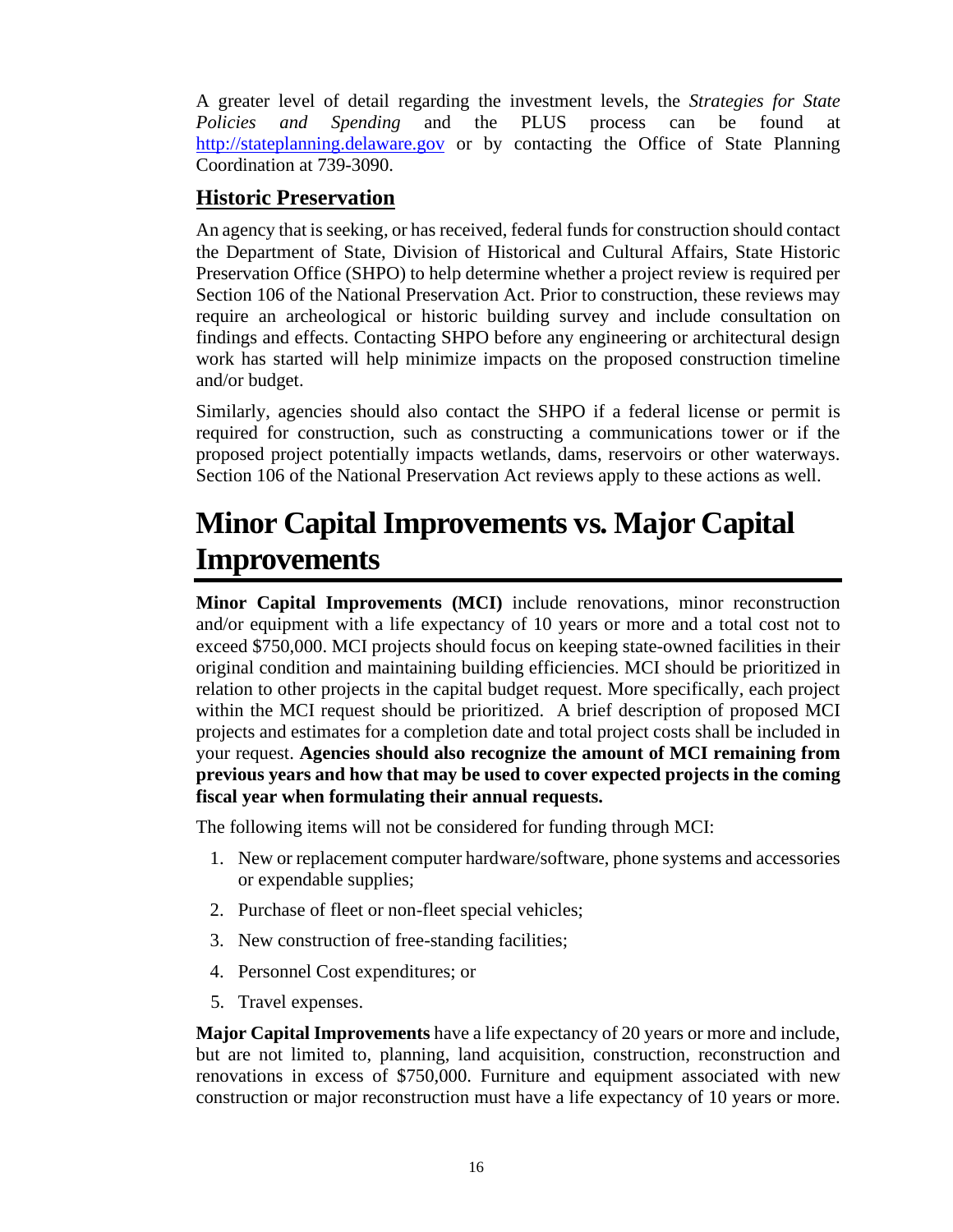Purchase of fleet or non-fleet special vehicles for administrative or service delivery will **NOT** be considered.

You may contact Facilities Management within the Office of Management and Budget for assistance in estimating the cost and square footage requirements of major construction and reconstruction projects.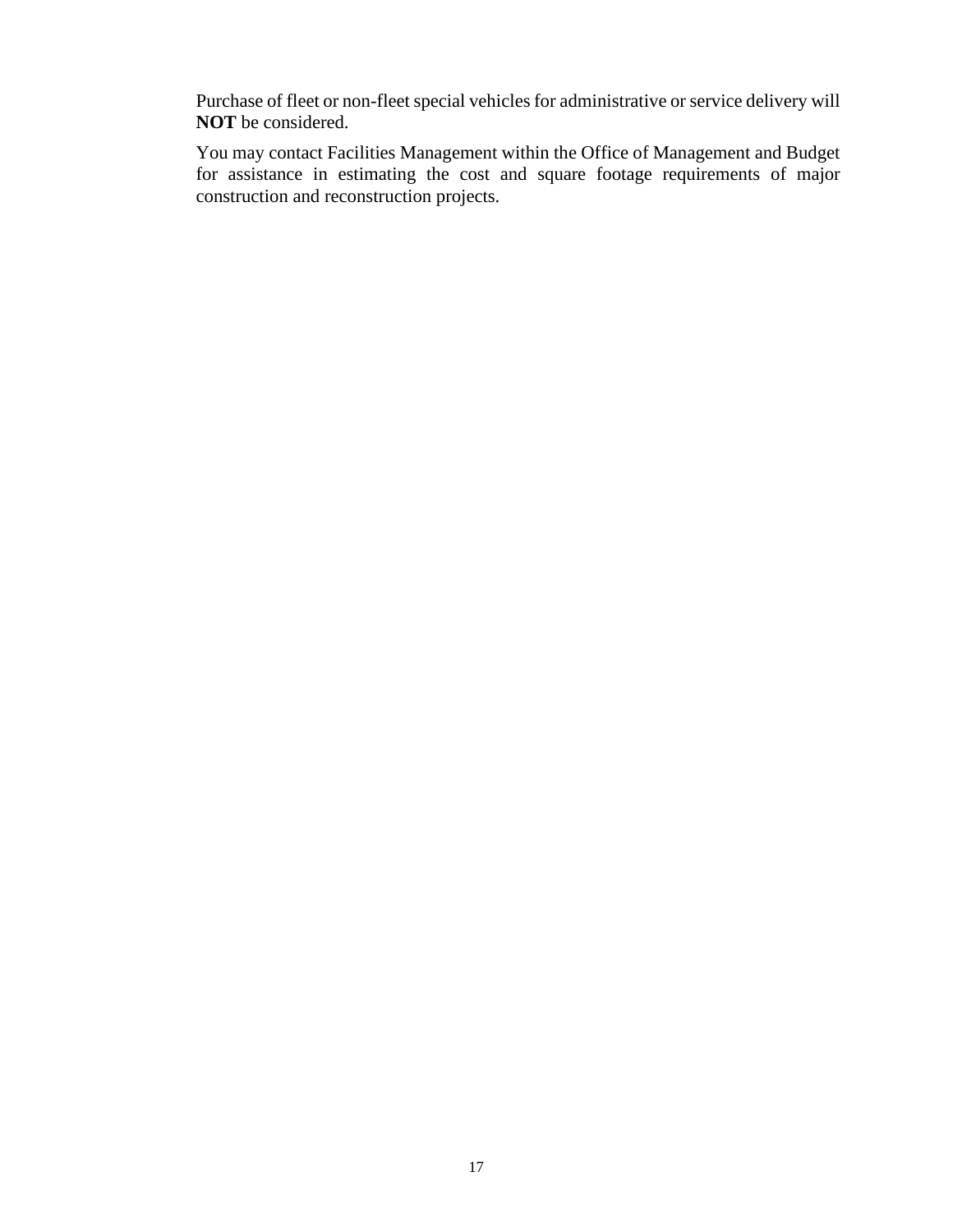# FISCAL YEAR2022CAPITAL BUDGET

# *Submission Checklist*

**The Capital Budget Request is due by October 15, 2020, and should include:**

- ♦ Transmittal cover letter signed by Agency Head
- ♦ Project Summary Chart of projects in rank order
- ♦ Project description for each requested project
- ♦ Project Funding Schedule
- ♦ Project Facility data (where appropriate)
- $\triangle$  Electronic submission

### **Capital Budget Request Distribution**

| Michael S. Jackson<br>Office of Management and Budget        | 1 | original bound hard copy with cover transmittal<br>letter signed by Agency Head                                  |
|--------------------------------------------------------------|---|------------------------------------------------------------------------------------------------------------------|
| Haslet Armory, Third Floor D570E<br>Dover, DE 19901          | 3 | hard copies (bound)                                                                                              |
|                                                              | 1 | electronic copy (narratives only in MS Word format,<br>e-mail attachment) sent to<br>omb.bdpa.admin@delaware.gov |
| James L. Collins<br>Department of Technology and Information |   | electronic copy sent to<br>DTI_PartnerServices@delaware.gov                                                      |
| Michael L. Morton<br>Office of the Controller General        |   | electronic copy sent to CGO.Admin@delaware.gov                                                                   |
|                                                              |   |                                                                                                                  |

**Agency/Department must send/deliver copies to the locations listed above. The Office of Management and Budget will not be responsible for delivery of the budget requests.**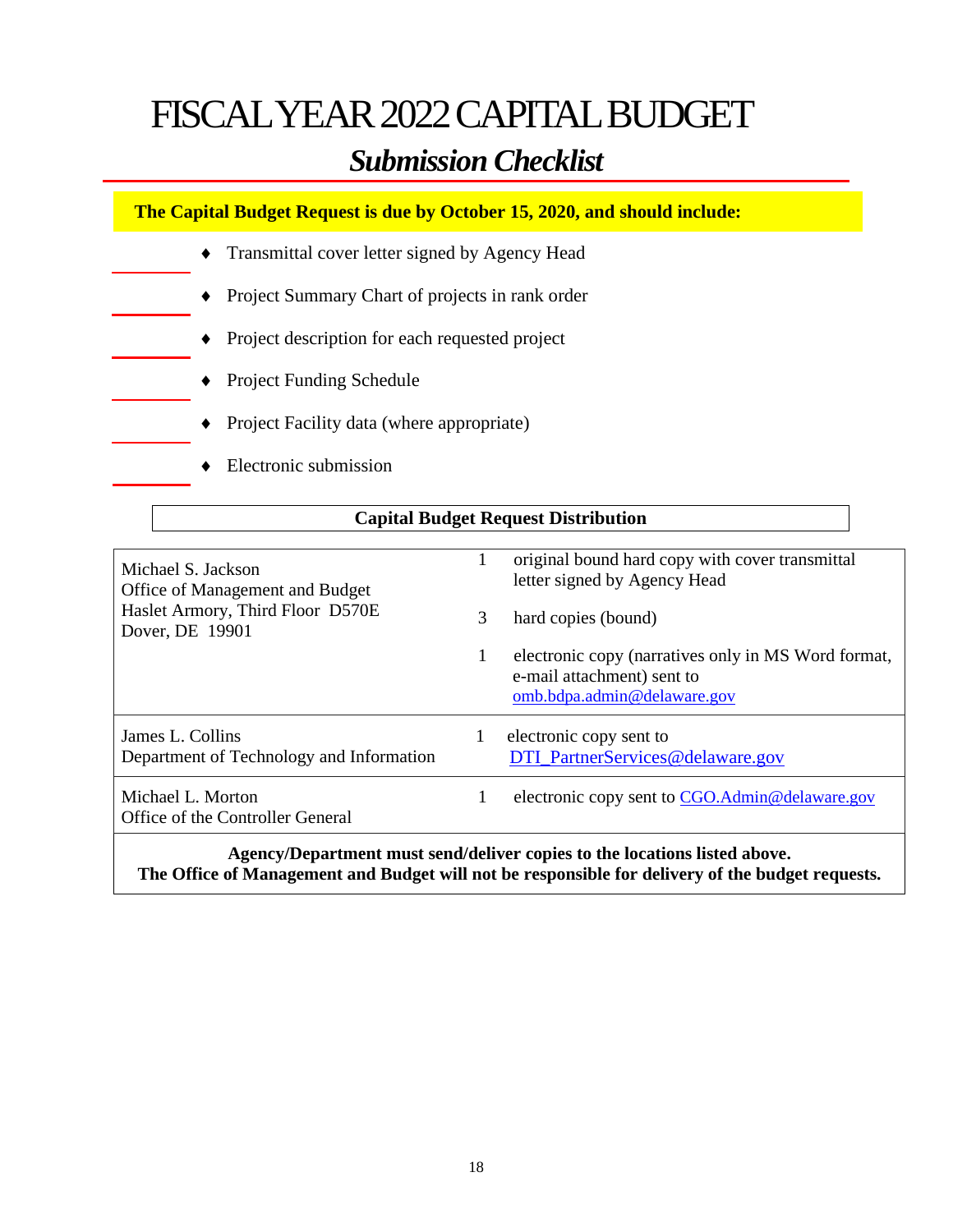# **Budget Narrative Guidelines**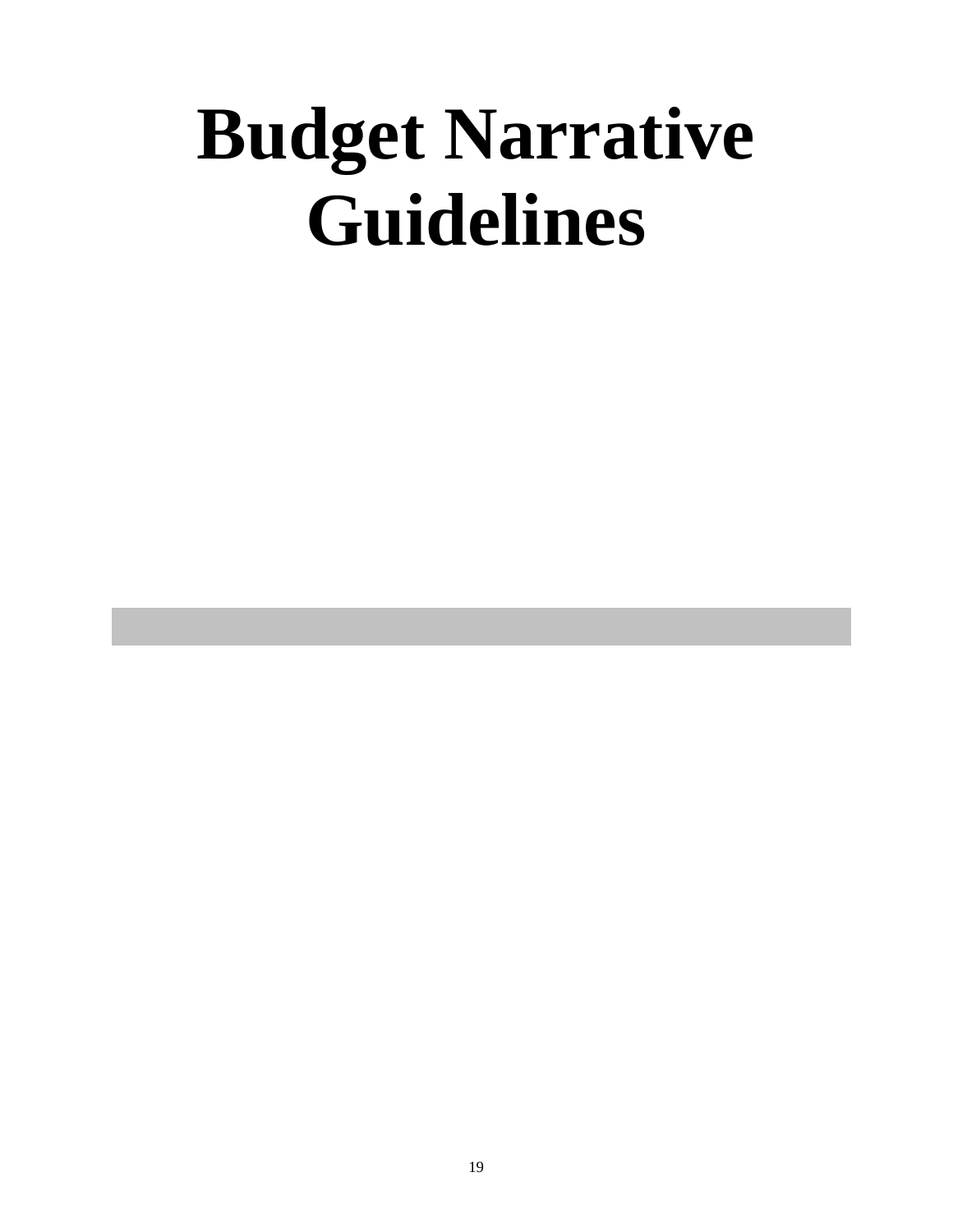# Budget Narrative Guidelines

*Instructions and formats to create the narrative portion of the operating and capital budgets for Fiscal Year 2021 are detailed in this section.*

# **General**

One of the goals of the Office of Management and Budget is to achieve a level of uniformity in the appearance of all budget requests. Recognizing that each department is unique, and that total uniformity may not always be attained, departments should nonetheless follow the guidelines presented in this section when preparing budget documents.

The Office of Management and Budget will use MS Word to produce the Governor's Recommended Budgets - both the operating and capital volumes for the Fiscal Year 2022 process. Files will be provided electronically to each agency to assist in their budget request preparation. Use these files to electronically submit the agency's narrative budget request.

Agencies/departments using word processing software other than MS Word who encounter difficulties or have any questions regarding the submission should send an email to Omb.bdpa.admin@delaware.gov.

# **Operating Budget**

### **Budget Narrative Shell**

Each agency will be provided an electronic shell that contains the correct format. The information contained in the shell will be the previous year's Governor's Recommended Budget narrative. For consistency, agencies *must* use the current shell provided.

### **Content and Order of Appearance**

The narrative portion of the agency's request *must* follow the content and order of appearance as indicated on page 12 and as shown in Exhibit A. Please note that organization charts, 5-year appropriation charts and the Funding/Position charts displayed have been completed by the Office of Management and Budget. Organization chart changes must be submitted and approved as organization structure changes.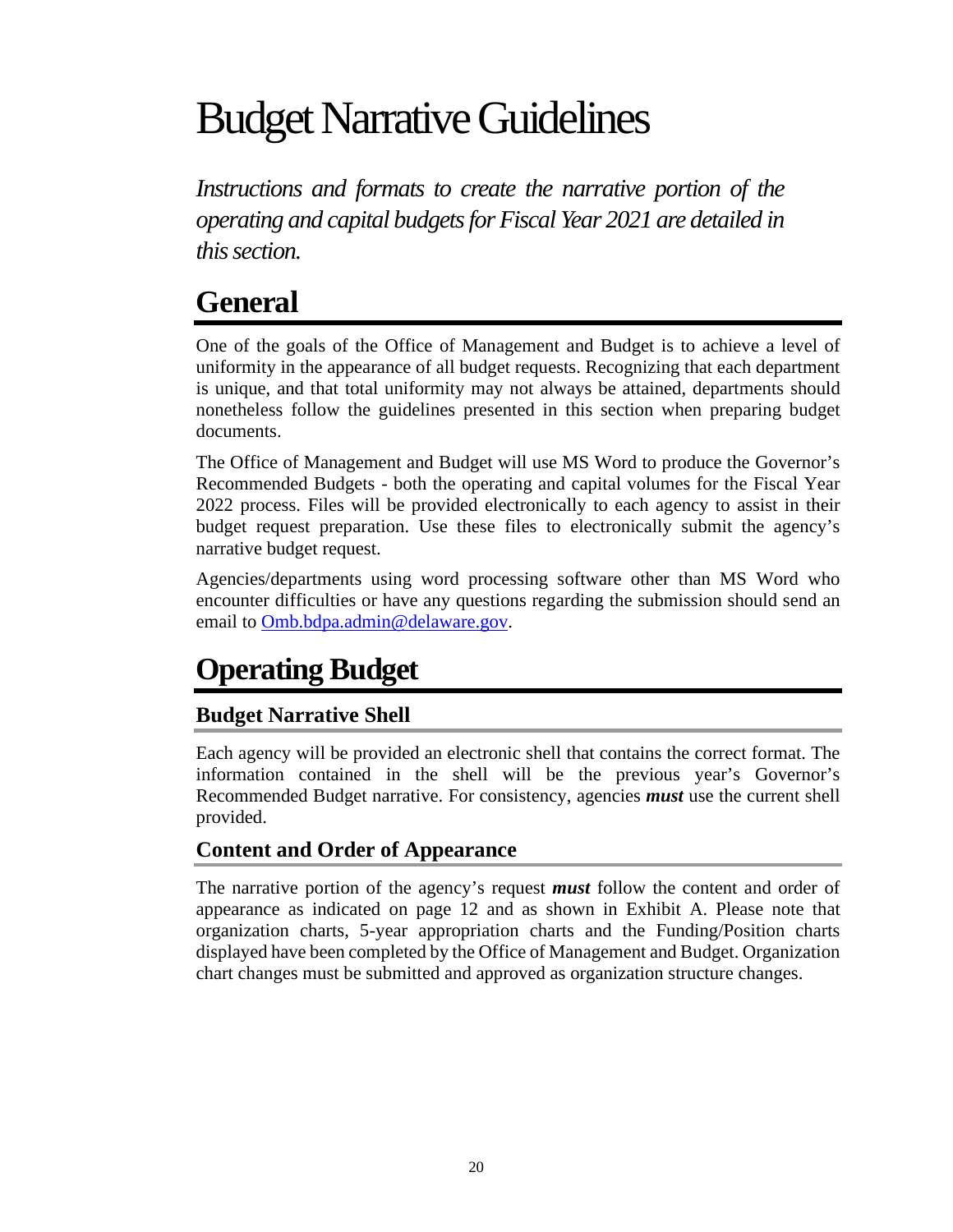# **Capital Budget**

### **Budget Request Template**

Agencies/departments will be provided an MS Excel file to complete their capital budget requests. This will include the project summary chart, project descriptions, project funding schedules and facility data presented in one MS Excel file. If your agency submitted a capital request last year, please use the file provided this year and update as needed. **Again, ensure the submissions contain all critical information including previous years' funding and verify all amounts for current and futureyears funding needs.**

If the agency has new projects, use the copy/paste feature to add as many blank project requests as necessary.

Please delete any project for which funding is not being requested for Fiscal Year 2022, 2023 or 2024.

| Project Type     | Project<br>Summary | Project<br>Description | Project<br>Schedule | Facility<br>Data |
|------------------|--------------------|------------------------|---------------------|------------------|
| MCI/M&R/Study    | Y                  | Y                      | Y                   | N                |
| Renovations      | Y                  | Y                      | Y                   | Y                |
| New Construction | Y                  | Y                      | Y                   | Y                |
| Transportation   | Y                  | Y                      | Y                   | N                |
| Equipment        | Y                  | Y                      | Y                   | Y                |
| Technology       | Y                  | Y                      | Y                   |                  |

### **Required Information**

# **Electronic Submissions**

**E-mail** is the required method to send your electronic budget requests in a MS Word/MS Excel file to the Office of Management and Budget. All operating and capital budget request e-mail submissions are due October 15, 2020 and should be addressed directly to:

Omb.bdpa.admin@delaware.gov

When electronically submitting the department's budget request, please indicate in the subject line of the e-mail whether the attachment is operating or capital and include the department name. If attaching both budgets to the same e-mail, please indicate operating and capital in the document or file name.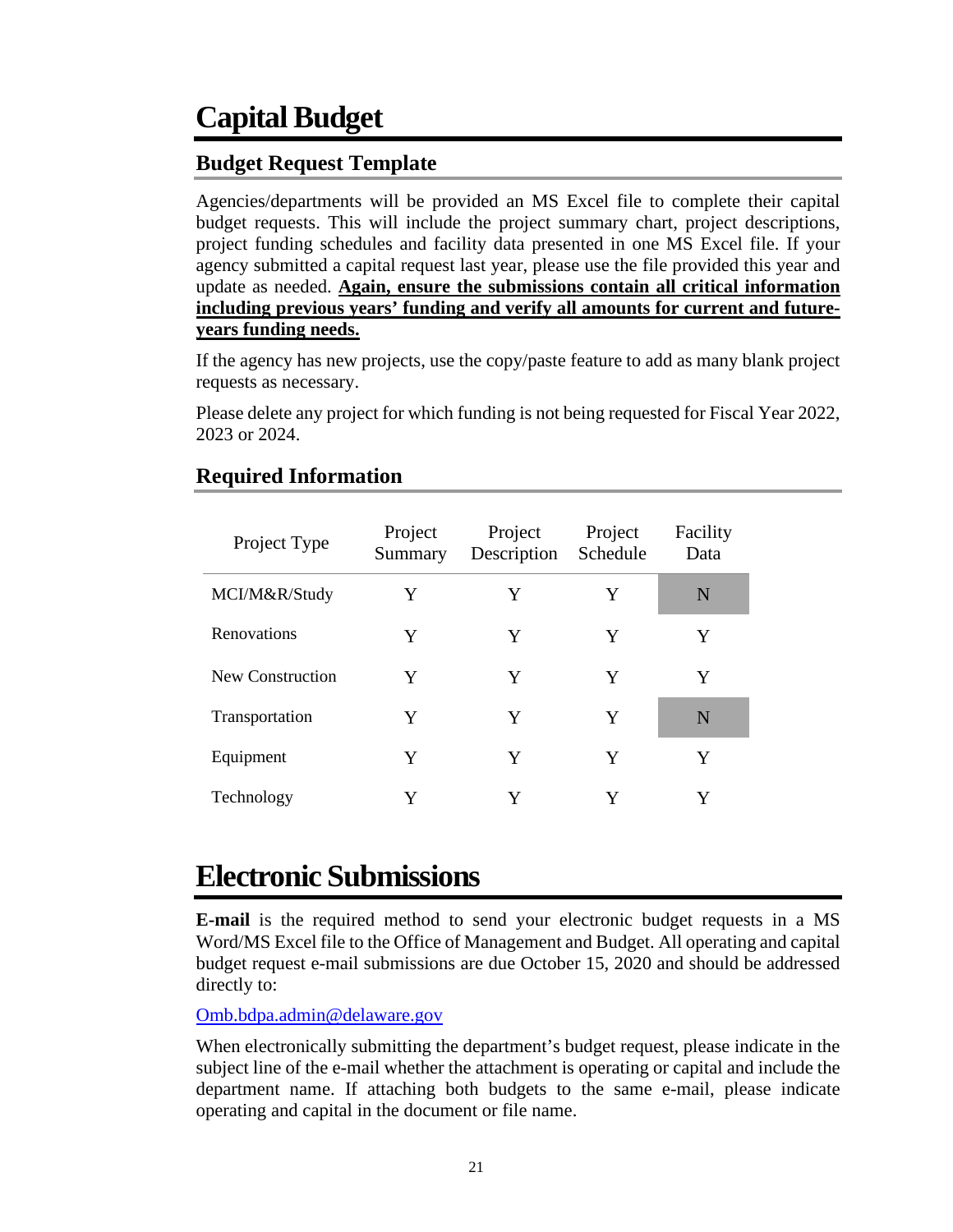# **Exhibits and Forms**

**All Forms are available to download from the Internet at**  [http://budget.delaware.gov](http://budget.delaware.gov/)**/**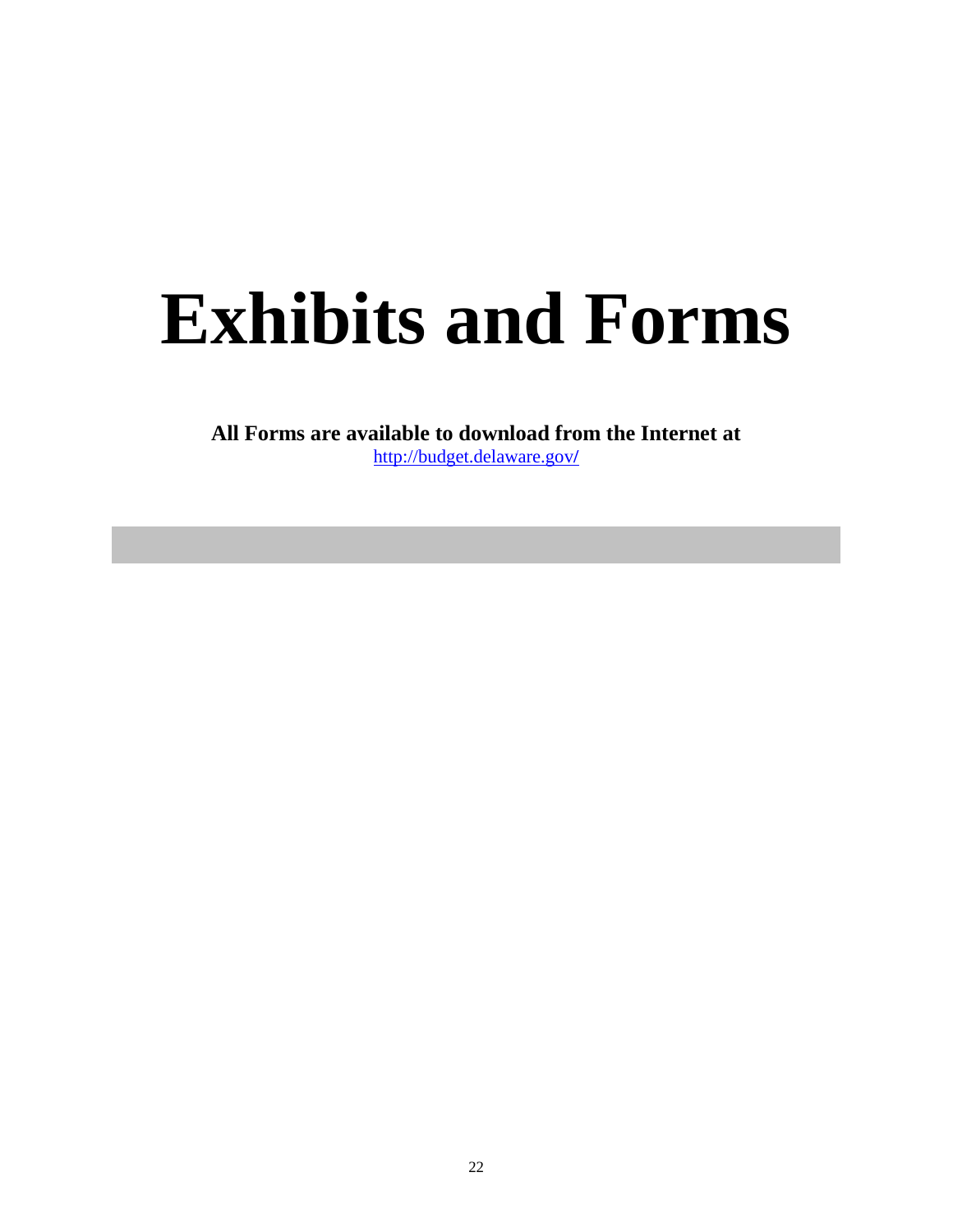## **EXHIBIT A DEPARTMENT OPERATING NARRATIVE**

# THE STATE Department Name **Department Name APU APU APU APU**

## **At a Glance**

- XXXXX
- XXXXX
- XXXXX
- XXXXX
- XXXXX



### **Overview**

### XXXXXXXXXXX

## **On the Web**

For more information about [<Agency](http://omb.delaware.gov/) Name>, visit their website at: <Agency website>.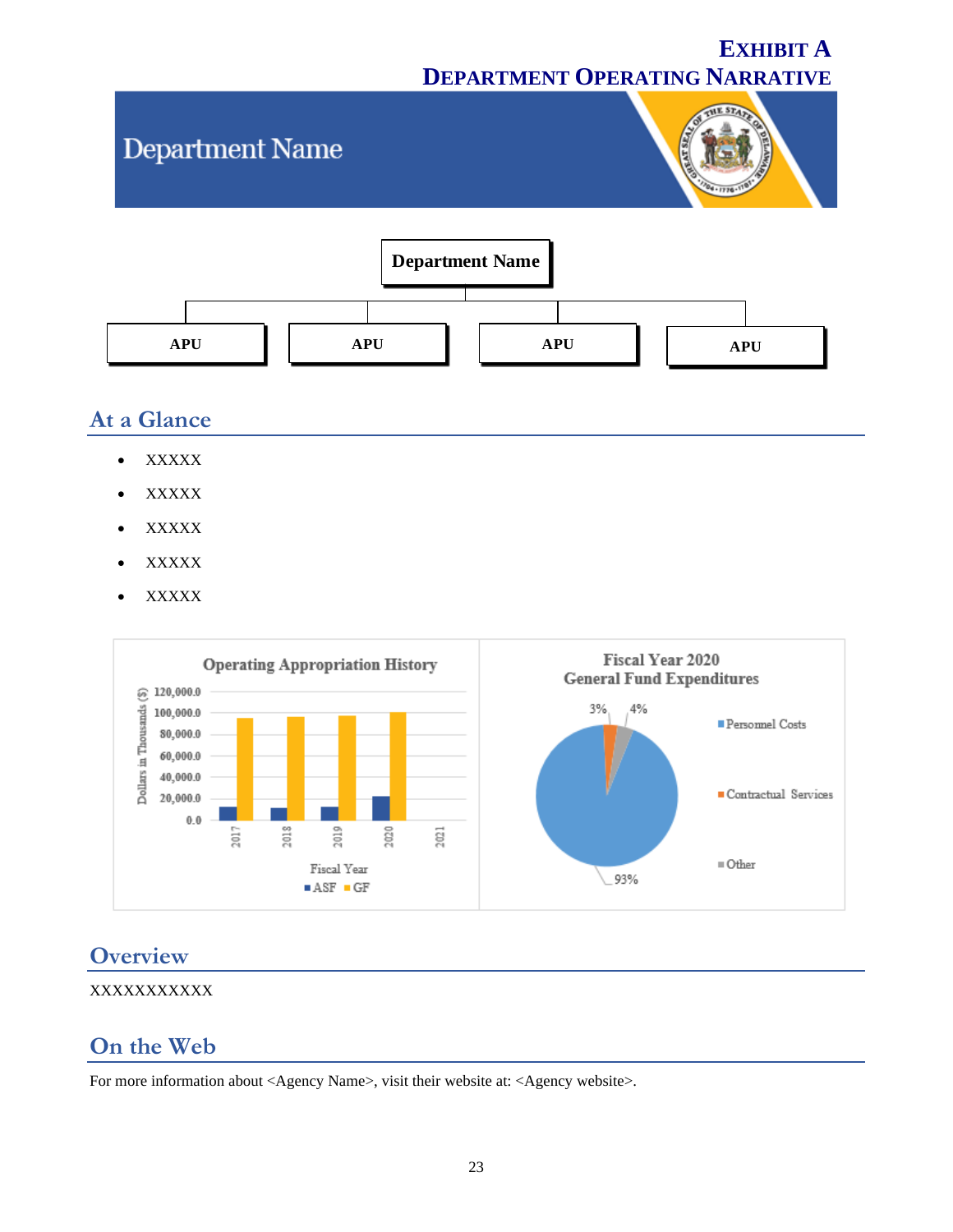# **EXHIBIT A DEPARTMENT OPERATING NARRATIVE**

# Department Name



# **Performance Measures**

| <b>IPU</b>      | <b>Performance Measure Name</b> | <b>Fiscal Year 2019</b><br><b>Actual</b> | <b>Fiscal Year 2020</b><br><b>Budget</b> | <b>Fiscal Year 2021</b><br>Governor's<br><b>Recommend</b> |
|-----------------|---------------------------------|------------------------------------------|------------------------------------------|-----------------------------------------------------------|
|                 |                                 |                                          |                                          |                                                           |
| XX-XX-XX        | <b>IPU</b> Name                 |                                          |                                          |                                                           |
|                 | Performance measure             |                                          |                                          |                                                           |
|                 | Performance measure             |                                          |                                          |                                                           |
|                 |                                 |                                          |                                          |                                                           |
| XX-XX-XX        | <b>IPU Name</b>                 |                                          |                                          |                                                           |
|                 | Performance measure             |                                          |                                          |                                                           |
|                 | Performance measure             |                                          |                                          |                                                           |
|                 | Performance measure             |                                          |                                          |                                                           |
|                 |                                 |                                          |                                          |                                                           |
|                 | <b>IPU</b> Name                 |                                          |                                          |                                                           |
| <b>IPU</b> Name | Performance measure             |                                          |                                          |                                                           |
|                 | Performance measure             |                                          |                                          |                                                           |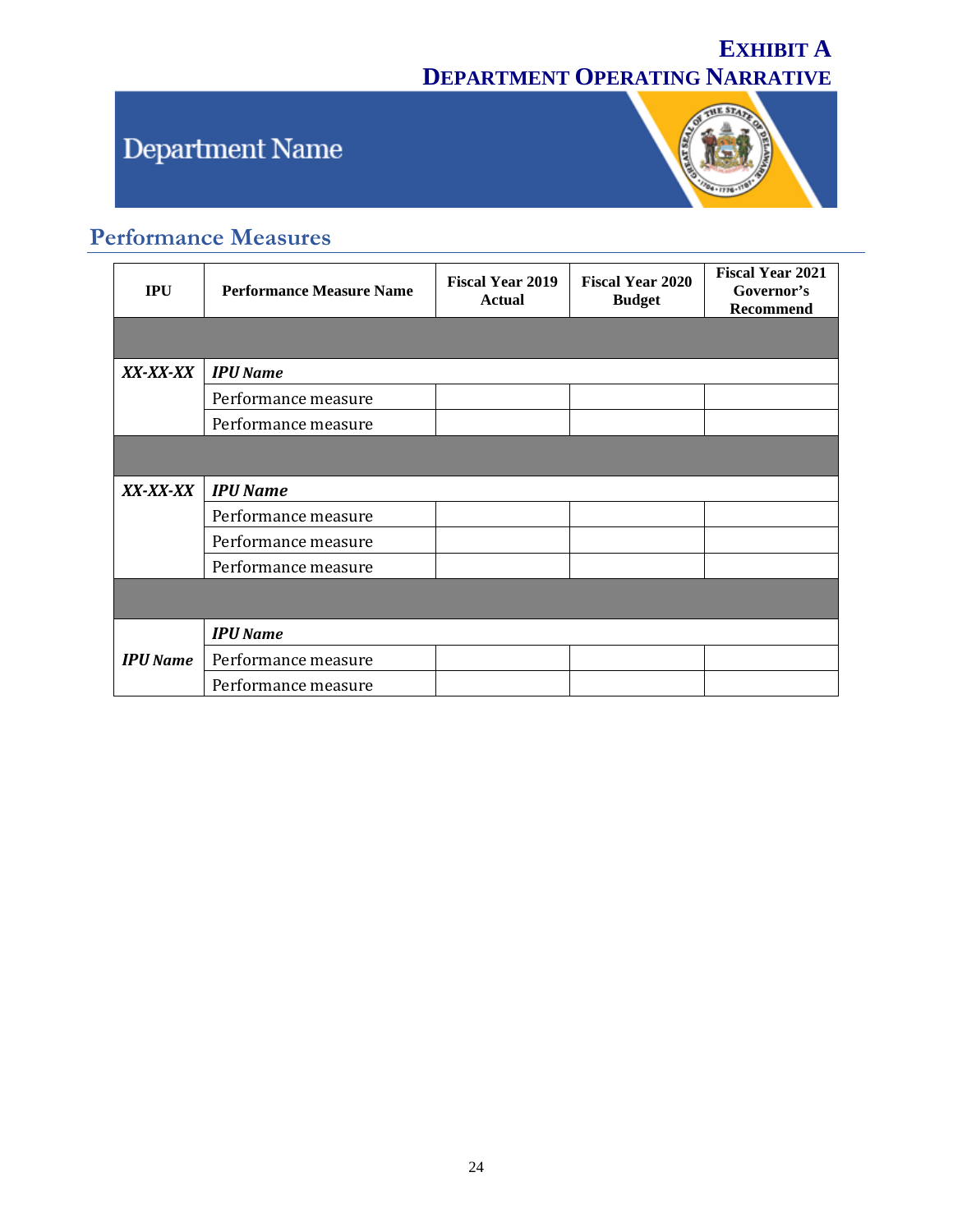# **EXHIBIT B SOLVER POSITION LIST**

|                        | <b>B.</b> Data Warehouse                 |                    |                                                  |                   |          |               |          |   |        |                                     |                 |                               | v<br>s<br>EDIT ASSIGN III      |
|------------------------|------------------------------------------|--------------------|--------------------------------------------------|-------------------|----------|---------------|----------|---|--------|-------------------------------------|-----------------|-------------------------------|--------------------------------|
|                        | Report parameters *                      |                    |                                                  |                   |          |               |          |   |        |                                     |                 |                               |                                |
|                        | CHOOSE DEPARTMENT                        |                    |                                                  |                   |          |               |          |   |        |                                     |                 |                               |                                |
| 100210                 | $\alpha$<br>R                            | <b>H</b> SAVE DATA |                                                  |                   |          |               |          |   |        |                                     |                 |                               |                                |
| $-1$ H                 | the contract of the contract of the con- | $\overline{1}$     | $K$ and $L$<br>and the state of the state of the |                   | M        | N             |          | P | 来      | the contract of the contract of the | $\cup$          | the control of the control of | $\vee$                         |
| $1\,$                  | <b>Department Requested FTE Budget</b>   |                    |                                                  |                   |          |               |          |   |        |                                     |                 |                               |                                |
| $\ddot{\text{2}}$<br>3 | Department:                              | 100210             |                                                  |                   |          |               |          |   |        |                                     |                 |                               |                                |
| $\mathbf{g}$           | For Budget Year:                         | 2022               |                                                  |                   |          |               |          |   |        |                                     |                 |                               |                                |
| $\overline{9}$         |                                          |                    |                                                  |                   |          |               |          |   |        |                                     |                 |                               |                                |
| 10                     | Appropriation                            | Position #         | <b>Position Description</b>                      | Hundredths Tenths |          | Service Level | Pay Sect |   | Action |                                     | <b>Comments</b> |                               | <b>Alternate Appropriation</b> |
| $11\,$                 | <b>General Fund</b>                      |                    | 2021 Positions                                   |                   | 18.5     |               |          |   |        |                                     |                 |                               |                                |
| $12$                   |                                          |                    |                                                  |                   |          |               |          |   |        |                                     |                 |                               |                                |
| $\frac{13}{18}$        | 00137-Personnel                          |                    |                                                  |                   | 18.5     |               |          |   |        |                                     |                 |                               |                                |
| $15\,$                 |                                          |                    |                                                  |                   |          |               |          |   |        |                                     |                 |                               |                                |
| 16                     |                                          |                    |                                                  |                   |          |               |          |   |        |                                     |                 |                               |                                |
| $17\,$<br>18           | <b>Total Personnel</b>                   |                    |                                                  |                   | 0,0      |               |          |   |        |                                     |                 |                               |                                |
| 19                     |                                          |                    |                                                  |                   |          |               |          |   |        |                                     |                 |                               |                                |
| 20                     | <b>Total General Fund</b>                |                    |                                                  |                   | 18.5     |               |          |   |        |                                     |                 |                               |                                |
| 21                     |                                          |                    |                                                  |                   |          |               |          |   |        |                                     |                 |                               |                                |
| $\bf{22}$              | <b>Appropriated Special Fund</b>         |                    | 2021 Positions                                   |                   | 7.5      |               |          |   |        |                                     |                 |                               |                                |
| 23                     |                                          |                    |                                                  |                   |          |               |          |   |        |                                     |                 |                               |                                |
| $\frac{24}{n}$         | 09102-Personnel                          |                    |                                                  |                   | 7.5      |               |          |   |        |                                     |                 |                               |                                |
| 26                     |                                          |                    |                                                  |                   |          |               |          |   |        |                                     |                 |                               |                                |
| 27                     |                                          |                    |                                                  |                   |          |               |          |   |        |                                     |                 |                               |                                |
| 28                     | <b>Total Personnel</b>                   |                    |                                                  |                   | $_{0.0}$ |               |          |   |        |                                     |                 |                               |                                |
| 29<br>30               |                                          |                    |                                                  |                   |          |               |          |   |        |                                     |                 |                               |                                |
| 31                     |                                          |                    |                                                  |                   |          |               |          |   |        |                                     |                 |                               |                                |
| -                      | <b>Total Appropriated Special Fund</b>   |                    |                                                  |                   | 7.5      |               |          |   |        |                                     |                 |                               |                                |
| 32                     |                                          |                    |                                                  |                   |          |               |          |   |        |                                     |                 |                               |                                |

### **Position Data Entry Fields**

Line number - keeps the position entries in order; line numbers cannot be repeated within an IPU.

- Budget position number identifies the position with requested changes. For new position requests, TBD should be entered in the budget position number field. Please use formal eight digit BP# (e.g. 00001234).
- Hundredths and tenths indicate percentage of position. FTEs paid from one funding source should be entered as 1.00 and 1.0; casual/seasonal positions should have a 0.00/0.0 entry; and split funded positions should be referenced as paid in each appropriation (e.g. 0.50 and 0.5 ASF, 0.50 NSF). Round as necessary for tenths field.
- Service level references the service level of the position modification, such as Structural Changes or Enhancement.
- Pay section identifies the PHRST pay section from which the position will be paid. Pay sections can be found in PHRST.
- Action indicates the action of the position change, such as new, switch fund or deletion.
- Comments must be entered to explain request (e.g. Reallocate to IPU and Reallocate from IPU, IPU should be referenced as XX-XX-XX; Switch fund to GF and Switch fund from ASF).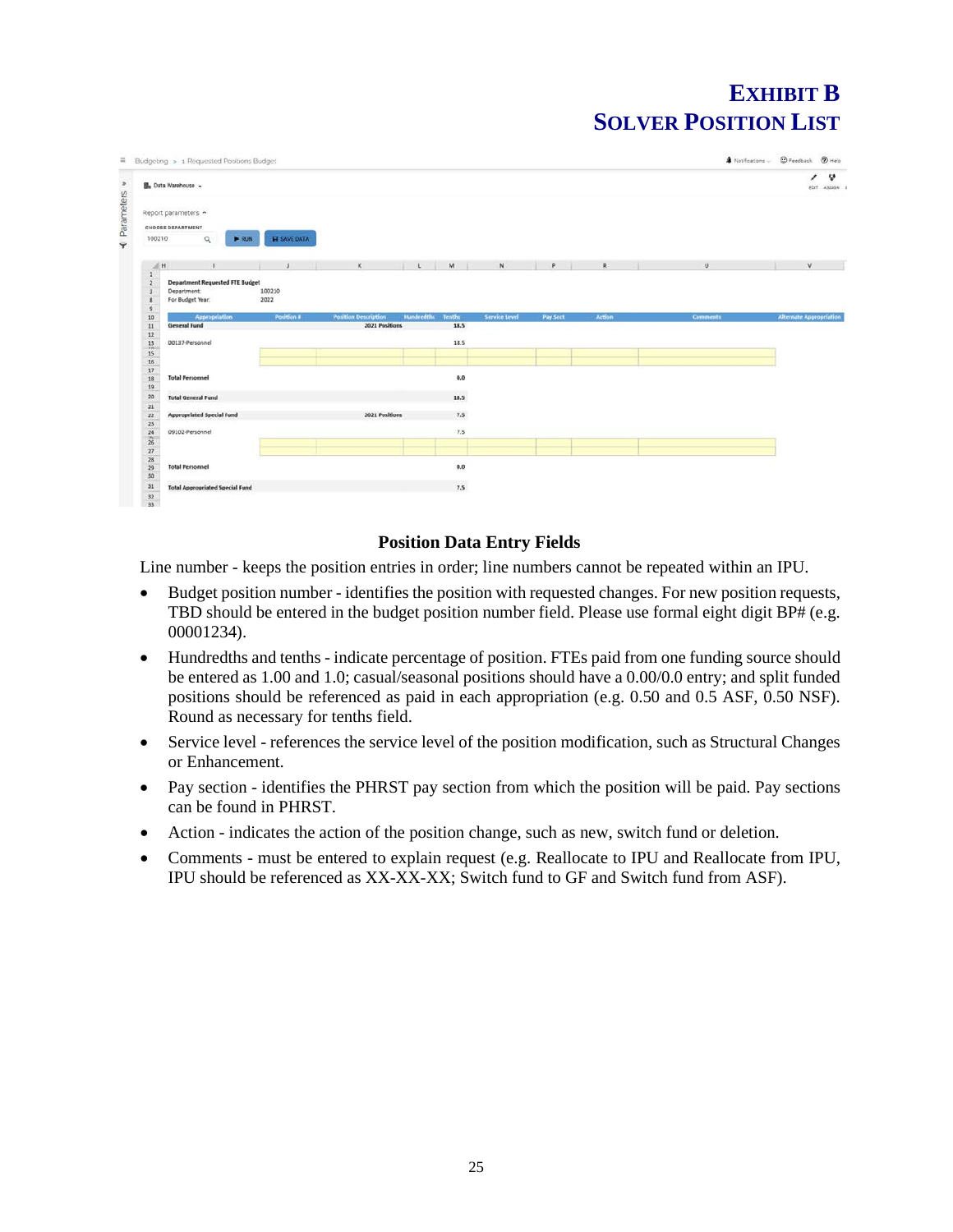# **Department Name**



|     |              |                | <b>Project Summary Chart</b>   |                                |                |                |
|-----|--------------|----------------|--------------------------------|--------------------------------|----------------|----------------|
|     |              |                | <b>State Capital Funds</b>     |                                |                |                |
|     |              |                | <b>FY 2022</b>                 | <b>FY 2022</b>                 | <b>FY 2023</b> | <b>FY 2024</b> |
|     |              | <b>FY 2021</b> | Request                        | Recommended                    | Request        | Request        |
| 1.  |              |                |                                |                                |                |                |
| 2.  |              |                |                                |                                |                |                |
| 3.  |              |                |                                |                                |                |                |
| 4.  |              |                |                                |                                |                |                |
| 5.  |              |                |                                |                                |                |                |
| 6.  |              |                |                                |                                |                |                |
| 7.  |              |                |                                |                                |                |                |
| 8.  |              |                |                                |                                |                |                |
| 9.  |              |                |                                |                                |                |                |
| 10. |              |                |                                |                                |                |                |
| NA  |              |                |                                |                                |                |                |
| NA  |              |                |                                |                                |                |                |
| NA  |              |                |                                |                                |                |                |
|     | <b>Total</b> | \$<br>٠        | \$<br>$\overline{\phantom{a}}$ | \$<br>$\overline{\phantom{a}}$ | \$<br>٠        | \$<br>$\sim$   |

1) Rank all requested projects on a department-wide basis.

For each ranked project, please indicate the amount of state funding appropriated in the Fiscal Year 2021 Bond and Capital Improvements Acts only (not the amount expended). If previously appropriated in the Operating Budget or authorized to Facilities Management for construction management, please asterisk the amount with a brief explanation at the bottom of the chart such as "Funds are authorized to the Office of Management and Budget."

2) Indicate the amount requested for Fiscal Year 2022, and, if applicable, Fiscal Years 2023 and 2024. Requests should be rounded to the nearest hundred dollars.

Total all columns at the bottom of the chart. Please make sure that all columns total correctly, and the project dollars match the dollar amounts on the individual project funding schedule.

3) Each project dollar amount is to be rounded to the nearest hundredth.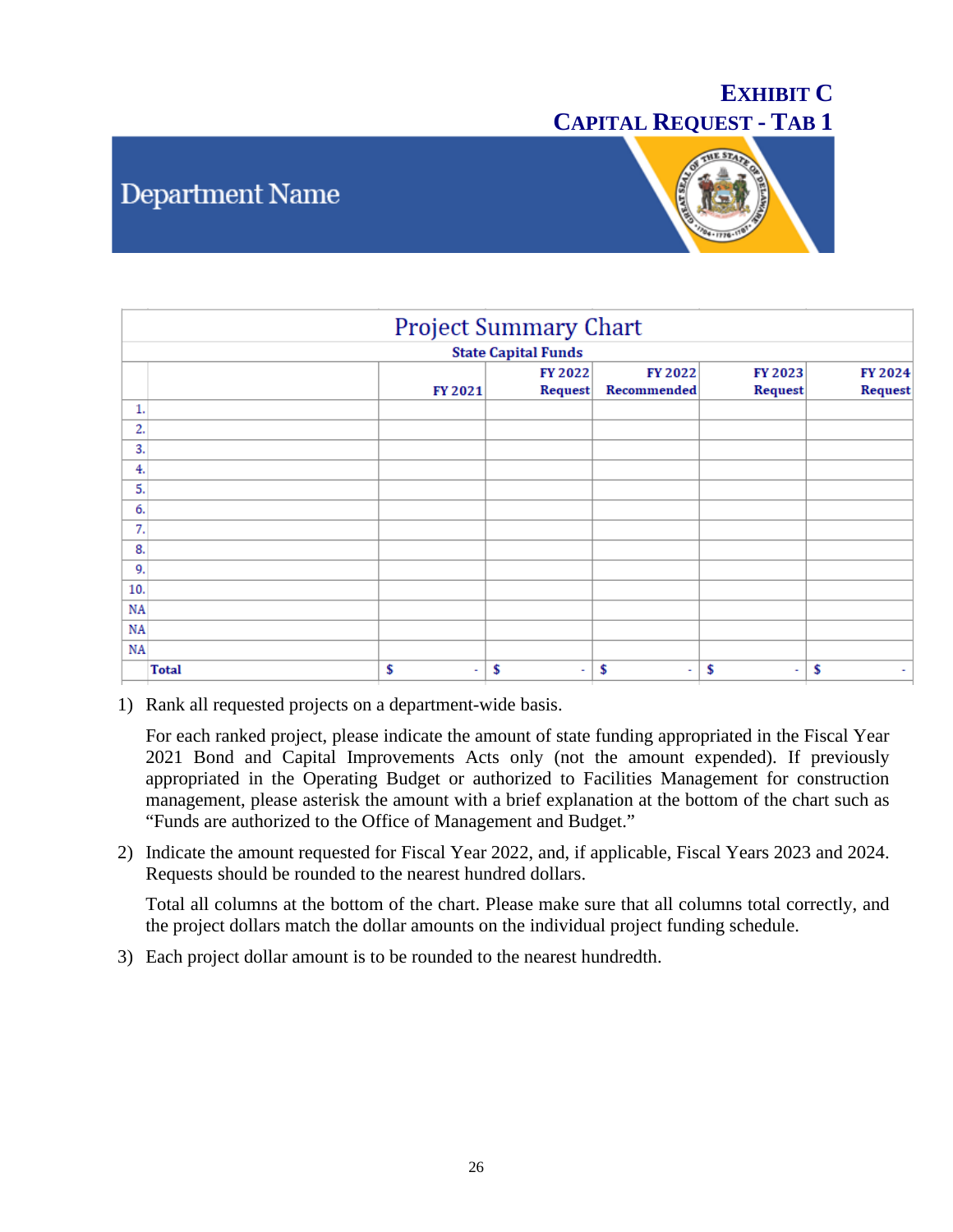# **Department Name**



### **Project Description**

| 1 Project Name      |
|---------------------|
| Project description |
|                     |
|                     |
|                     |
| 2 Project Name      |

- 1) Complete a project description for each requested project. This also includes requests for the second or subsequent years of an on-going project. If this is the second or subsequent year of a project, please use the existing Project Name.
- 2) Provide a brief and informative paragraph describing the need for the project, including background data, key objectives and strategies that justify the project.
- 3) Project justification MUST include comments pertaining to land use goals.
- 4) Please begin each request with the phrase "Funding is requested for…".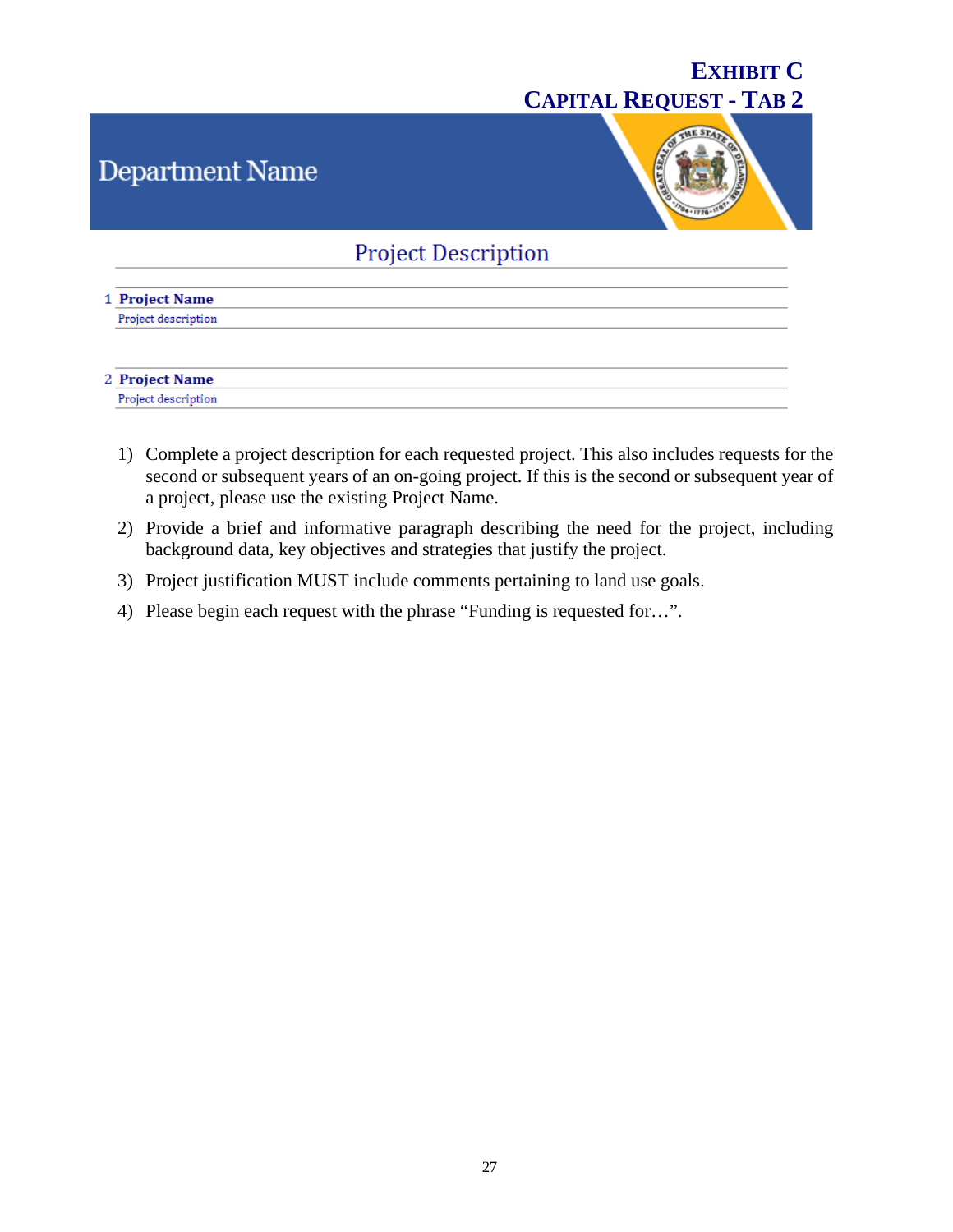# **Department Name**



# **Project Funding Schedule**

### 1 Project Title

| <b>Funding Schedule</b> |  |              |         |              |  |  |  |
|-------------------------|--|--------------|---------|--------------|--|--|--|
|                         |  | <b>State</b> | Federal | <b>Other</b> |  |  |  |
| FY 2020                 |  |              |         |              |  |  |  |
| FY 2021                 |  |              |         |              |  |  |  |
| FY 2022                 |  |              |         |              |  |  |  |
| FY 2023                 |  |              |         |              |  |  |  |
| FY 2024                 |  |              |         |              |  |  |  |
| <b>Total</b>            |  |              |         |              |  |  |  |

### 2 Project Title

| <b>Funding Schedule</b> |  |              |         |              |  |  |  |
|-------------------------|--|--------------|---------|--------------|--|--|--|
|                         |  | <b>State</b> | Federal | <b>Other</b> |  |  |  |
| FY 2020                 |  |              |         |              |  |  |  |
| FY 2021                 |  |              |         |              |  |  |  |
| FY 2022                 |  |              |         |              |  |  |  |
| FY 2023                 |  |              |         |              |  |  |  |
| FY 2024                 |  |              |         |              |  |  |  |
| <b>Total</b>            |  |              |         |              |  |  |  |

- 1) This information is required for all project types.
- 2) *State Funds Authorized and Requested* should show all previous fiscal year(s) in which funds were authorized in a Bond and Capital Improvements Act and the amounts as well as the funds necessary in future fiscal years to complete the project. In the case of on-going and annual appropriations such as MCI, Maintenance and Restoration and Beach Preservation, please include appropriated funding from Fiscal Year 2021, as well as requested funding for Fiscal Years 2022, 2023 and 2024. For finite projects, please include total appropriated amounts for all the fiscal years for which the project has received funding and all future fiscal years to complete the project.
- *3) Capital Funds from Federal and Other Sources* should show all the previous fiscal year(s) in which funds were authorized and the amount as well as the funds necessary in future fiscal years to complete the project. If funds were received from sources listed in the "Other" column, please place an asterisk next to the word "Other" at the top of the column and an explanation under the chart. "Other" includes any funds from any source other than those in the Bond and Capital Improvements Act.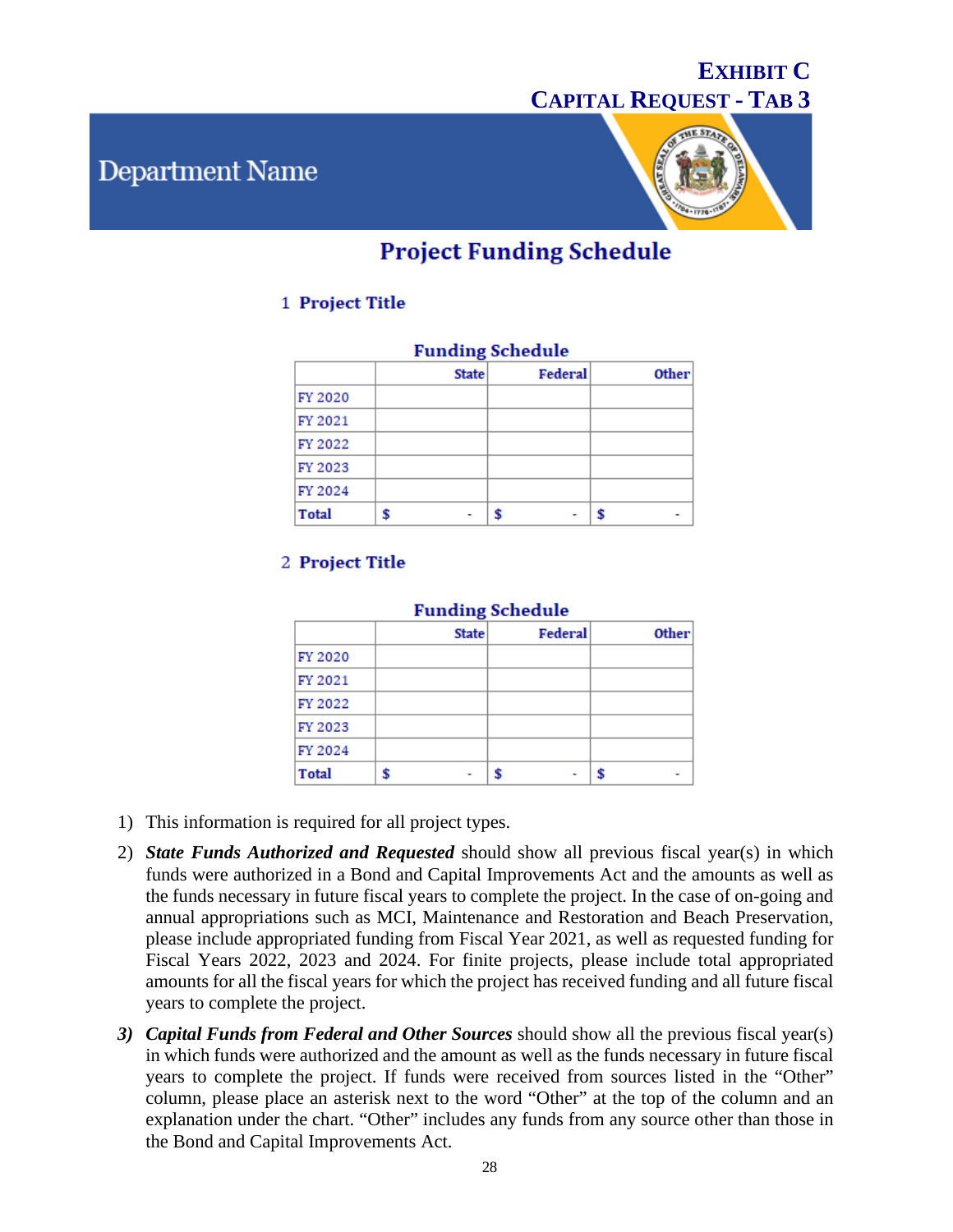# Department Name



# **Project Facility Data**

### 1 Project Name

### **Facility Data**

|                        | <b>Present</b> | <b>Proposed</b> |
|------------------------|----------------|-----------------|
| Location               |                |                 |
| Gross # of square feet |                |                 |
| Age of building        |                |                 |

### 2 Project Name

### **Facility Data**

|                        | Present | Proposed |
|------------------------|---------|----------|
| Location               |         |          |
| Gross # of square feet |         |          |
| Age of building        |         |          |

1) Please complete both the present and proposed data charts for building renovation and replacement projects. Complete only the proposed chart for new construction where a current site or system does not exist. This information will provide an understanding of the scope and size of the project as well as an estimated completion date.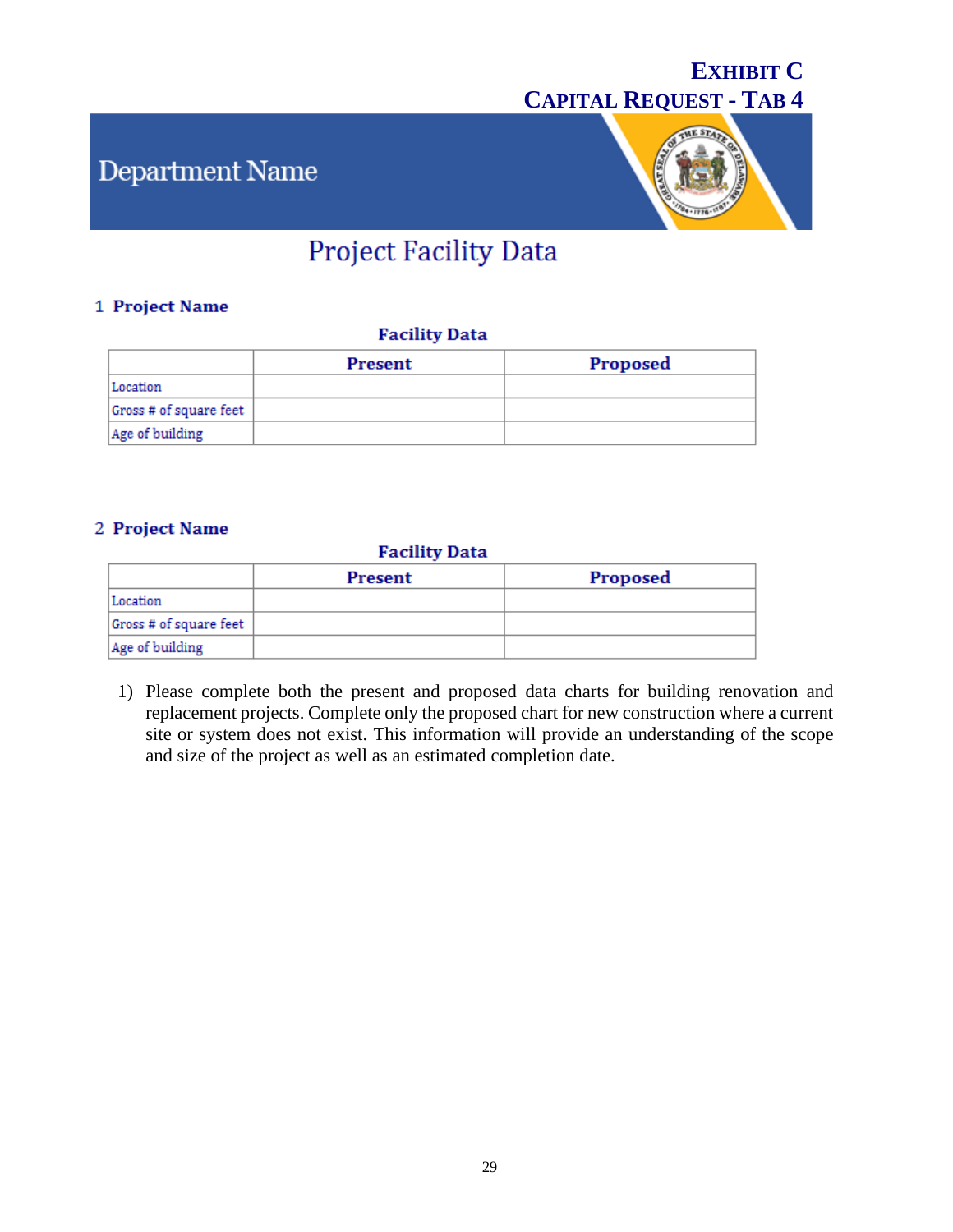### **ORGANIZATION STRUCTURE CHANGE FORM**

# **FISCAL YEAR 2022 ORGANIZATION STRUCTURE CHANGE FORM**

**Please use this form to provide detailed information on any planned Fiscal Year 2022 structural changes within your agency. Include justification for proposed changes, expected outcomes and budget impact (FTEs/Dollars). If applicable, please identify other organizations or agencies that will be impacted by the change.** 

**Submit your completed form to your Fiscal and Policy Analyst by August 28, 2020. For major organization changes, additional information may be requested.**

**Department Name: \_\_\_\_\_\_\_\_\_\_\_\_\_\_\_\_\_\_\_\_\_\_\_\_\_\_\_\_\_\_\_\_\_\_\_\_\_\_**

# **Name Changes:**

| APU<br>$00 - 00$ | <b>IPU</b><br>$00 - 00 - 00$ | <b>Current Name</b> | <b>Requested Name</b> | <b>Justification</b> |
|------------------|------------------------------|---------------------|-----------------------|----------------------|
|                  |                              |                     |                       |                      |
|                  |                              |                     |                       |                      |

# **Dept/APU/IPU Changes:**

| <b>Current</b><br>Dept/APU/IPU       | <b>Requested</b><br>Dept/APU/IPU | <b>Proposed Budget Impact</b> |                               | <b>Structural Change</b>                                                                  |
|--------------------------------------|----------------------------------|-------------------------------|-------------------------------|-------------------------------------------------------------------------------------------|
| $00 - 00 - 00$                       | $00 - 00 - 00$                   | $FTE(s)$                      | <b>Dollars</b><br>(GF or ASF) | (Use this section to provide justification for<br>structural changes and program impacts) |
|                                      |                                  |                               | \$                            |                                                                                           |
|                                      |                                  |                               | \$                            |                                                                                           |
|                                      |                                  |                               | \$                            |                                                                                           |
|                                      |                                  |                               | \$                            |                                                                                           |
| <b>Total Budget</b><br><b>Impact</b> |                                  |                               | \$                            |                                                                                           |

*If more space is needed, please attach additional pages to this form.*

| If no changes, please indicate here and sign below. $\Box$ |  |
|------------------------------------------------------------|--|
|------------------------------------------------------------|--|

**Prepared by \_\_\_\_\_\_\_\_\_\_\_\_\_\_\_\_\_\_\_\_\_\_\_\_\_\_\_\_\_\_\_\_\_**

Title **The Community of the Community Community**  $\mathbf{C} = \mathbf{C} \mathbf{C} \mathbf{C} \mathbf{C} \mathbf{C} \mathbf{C} \mathbf{C} \mathbf{C} \mathbf{C} \mathbf{C} \mathbf{C} \mathbf{C} \mathbf{C} \mathbf{C} \mathbf{C} \mathbf{C} \mathbf{C} \mathbf{C} \mathbf{C} \mathbf{C} \mathbf{C} \mathbf{C} \mathbf{C} \mathbf{C} \mathbf{C} \mathbf{C} \mathbf{C} \mathbf$ 

Date **Date Date** *Let us a set of the set of the set of the set of the set of the set of the set of the set of the set of the set of the set of the set of the set of the set of the set of the set of the set of the set o*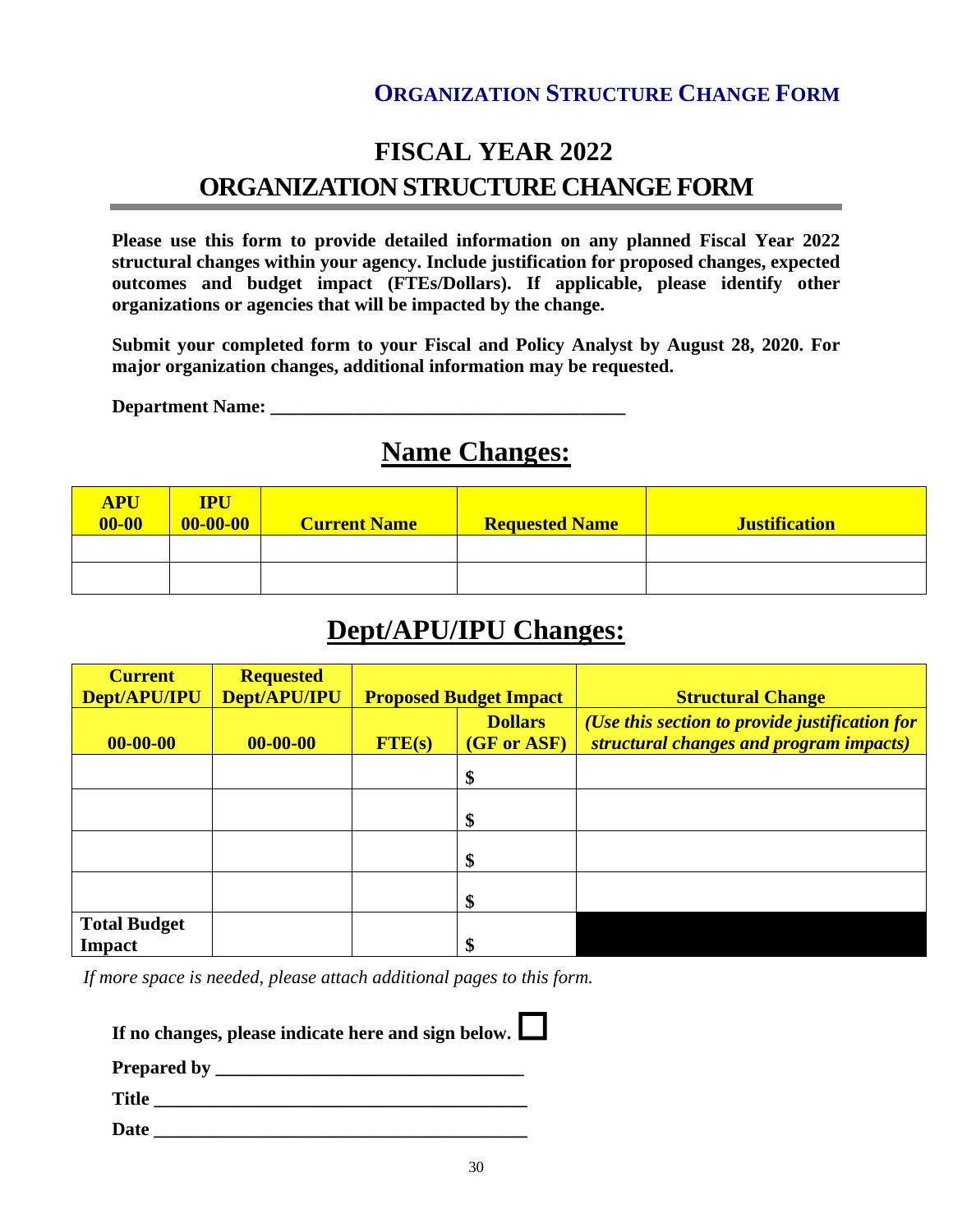### **OPERATING BUDGET REQUEST FORM**

### **FISCAL YEAR 2022 OPERATING BUDGET REQUEST FORM**

| Department/Division/IPU: |  |
|--------------------------|--|
| Priority Number*:        |  |
| Request Title:           |  |

**\***If there are multiple components within a priority, please clarify sub-priorities.

### **A. Detailed Summary and Background of Budget Request:**

Provide a succinct paragraph which should include dollars/FTEs. This summary should include background information and justification for the request.

### **B. Consequences if Budget Request is Not Funded:**

Provide specific potential impacts and outcomes (e.g. service volume impacts or potential waiting lists) if the budget request is not funded.

### **C. Appropriation History:**

Please complete the table below. If expenditures are greater than the budget for any year, identify alternative appropriations used to cover the deficit.

|         | <b>BUDGET</b> |     |            |       | <b>EXPENDITURES</b> |            |            |       |
|---------|---------------|-----|------------|-------|---------------------|------------|------------|-------|
|         | GF            | ASF | <b>NSF</b> | Total | $\rm{GF}$           | <b>ASF</b> | <b>NSF</b> | Total |
| FY 2019 |               |     |            |       |                     |            |            |       |
| FY 2020 |               |     |            |       |                     |            |            |       |
| FY 2021 |               |     |            |       |                     |            |            |       |

\*If appropriations are continued into the next fiscal year, please only include the amount expended in the budgeted fiscal year.

### **D. Calculations for Budget Request:**

Provide funding/FTEs for your budget request in the table below. If there are multiple components to the request, please complete a separate table for each component.

|                 |                         | FY 2022   |     |            |       | Out Years<br>(General Fund Only) |  |                         |
|-----------------|-------------------------|-----------|-----|------------|-------|----------------------------------|--|-------------------------|
| Appr.<br>Number | Appr. Name              | <b>GF</b> | ASF | <b>NSF</b> | Total |                                  |  | FY 2023 FY 2024 FY 2025 |
|                 |                         |           |     |            |       |                                  |  |                         |
|                 |                         |           |     |            |       |                                  |  |                         |
|                 | Total<br><b>Dollars</b> |           |     |            |       |                                  |  |                         |
|                 | <b>FTEs</b>             |           |     |            |       |                                  |  |                         |

\*Out years should be annualizations (new funds) and should not include base funds from prior years.